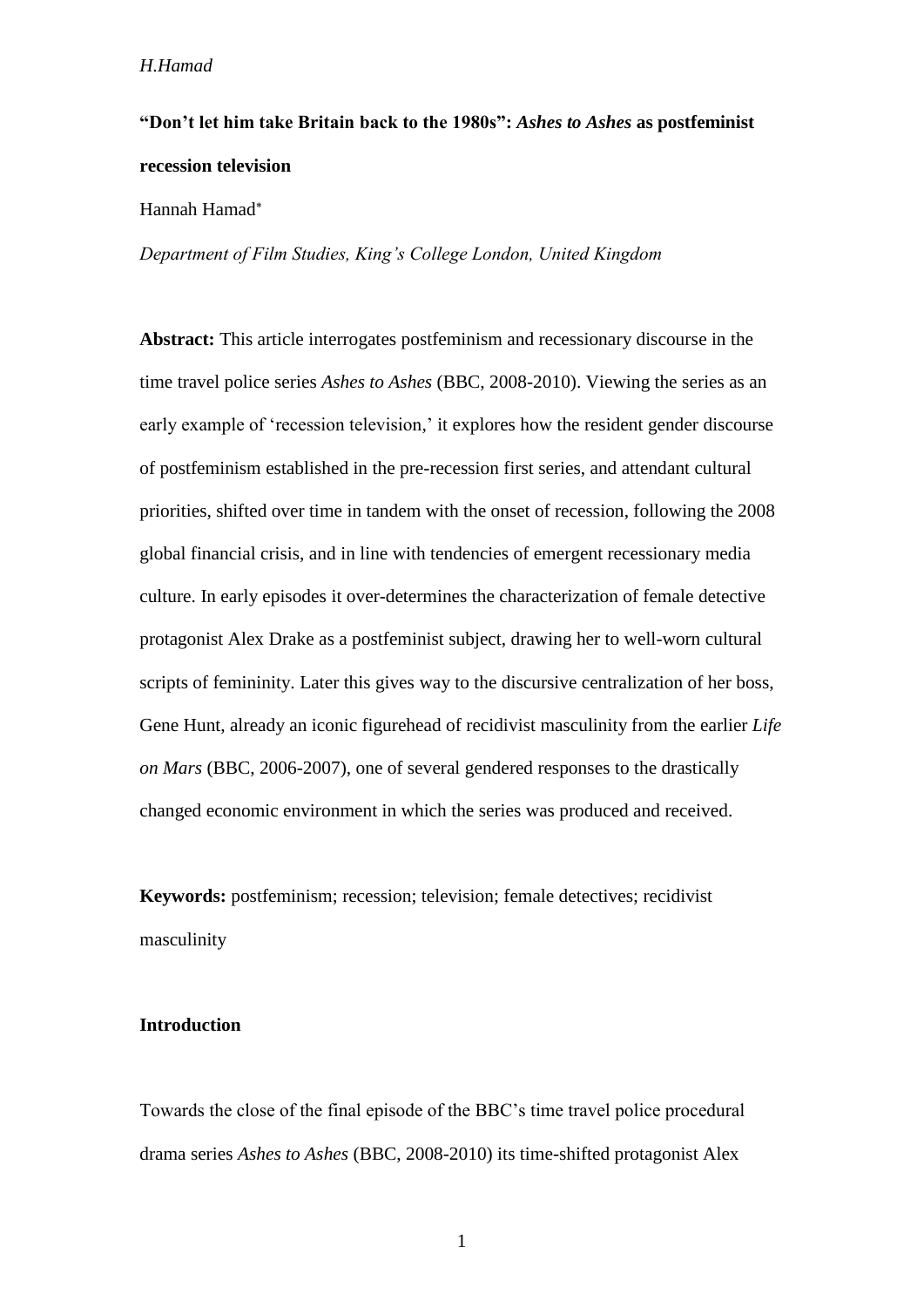Drake (Keeley Hawes), a police psychologist from 2008 who has spent the last three years trapped in the 1980s after being shot in the head and waking up in 1981, makes a telling statement to her boss Gene Hunt (Philip Glenister). She says "You're the most difficult, stubborn, obnoxious, misogynistic and reckless human being I've ever met. And yet somehow, you make us all feel safe." This encapsulates Hunt's character, conveys the knowingness with which his masculinity is construed as unabashedly unreconstructed, acknowledges tensions inherent to negotiating his curiously widespread appeal in postfeminist culture, and articulates dominant tropes of *Ashes*' gender discourse. The 2010 final series adopted a recessionary discourse that manifested via alterations to the charged dynamic between these characters. These alterations culminated in Alex's recuperation, collapsed into the above quotation, of Hunt's 'recidivist' masculinity, meaning that the formerly outmoded model of manhood he embodies, characterized by brash, retro-sexist masculinism is renegotiated as a viable mode of masculinity in postfeminist culture, typically aided by mediating and distantiating discourses of irony and nostalgia. Recuperating Hunt in this way recentralizes and reaffirms a traditionalist discourse of masculine protectionism and sovereignty, congruent with broader based tendencies of emergent recessionary culture to revalidate masculinities that were derogated in a pre-recession postfeminist culture that celebrated the empowered femininity (however troublingly or ambivalently configured) of high achieving women like Alex. In this way, as this article demonstrates, the show's accommodation of gendered recessionary discourse comes into clearest view via its linkage of postfeminist femininity, temporality and recidivist masculinity.

In this first section I outline the establishment of the show's postfeminist discourse, via Alex's experience of several of the archetypal dilemmas of postfeminist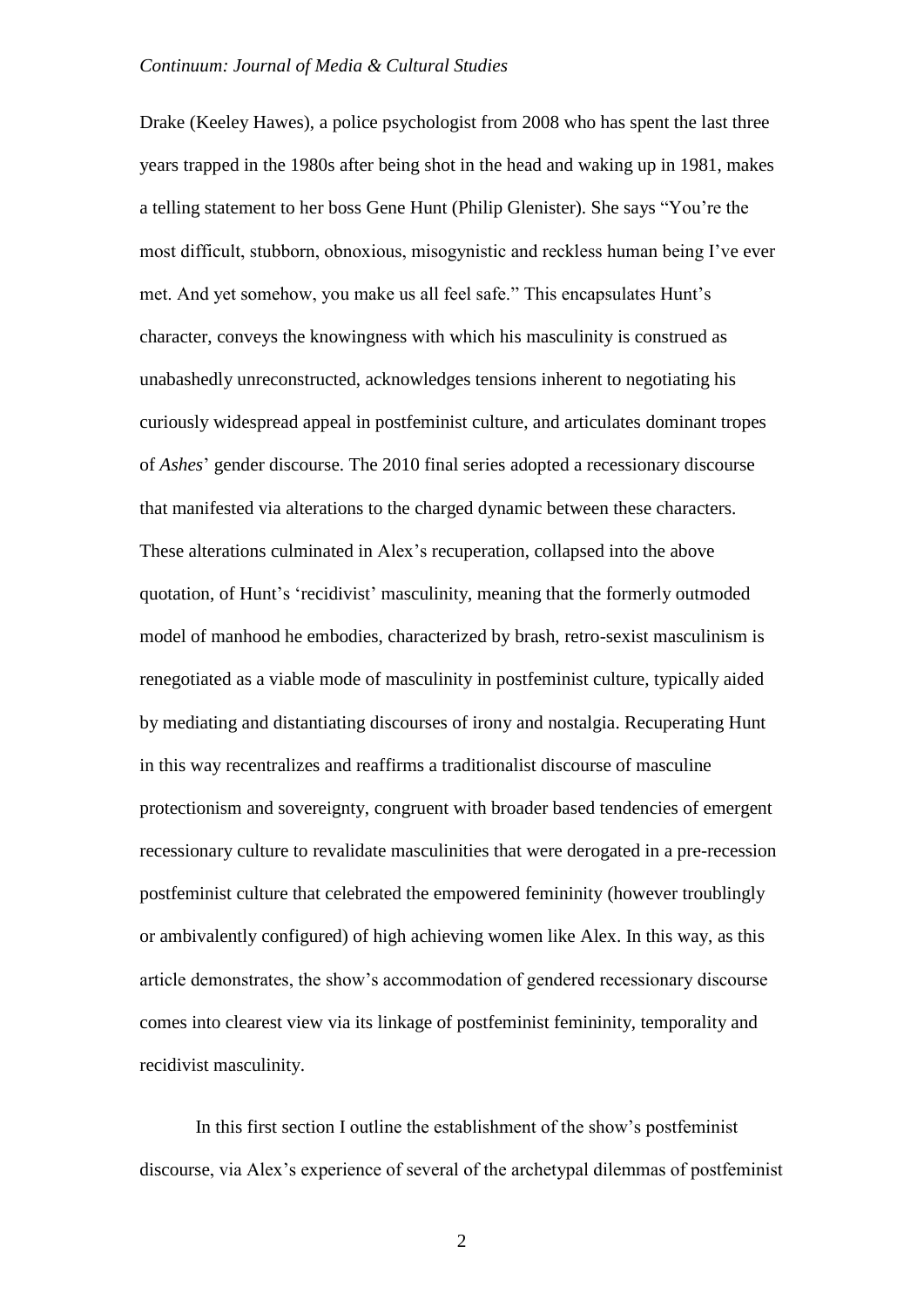femininity, and how *Ashes* exemplifies the plethora of media fictions that employ time-jumps/shifts as a narrative device both to articulate what Tasker and Negra posit as women's anxious relationship to time and to stage the enactment of postfeminist fantasies (Tasker and Negra 2007, 10). The subsequent section situates *Ashes* in relation to its predecessor, to the history of female detectives on British television and to the markedly postfeminist gender discourse that permeates the current spate of female detective series in the UK. A central contention of this article is that the resident postfeminist discourse of early *Ashes* shifted across its run, and that these changes manifested with the advent of recessionary culture, commensurate with what Negra and Tasker argue were emergent tendencies in media depictions of gender (2013). The gender discourse of recessionary culture thus tends towards things like the "naturalis[ation] of gender hierarchies," the "vigilantism of male patriarchs" and the glorified "elimination of feminism from the "life-scripts" of… female protagonists," which they suggest frequently takes place through a modal and tonal register of nostalgic performativity, highly apropos of *Ashes*' explicit appeals to nostalgia for its 1980s setting (forthcoming, 10-12). 80s nostalgia in Britain is particularly charged due to the spectre of Thatcherism, a political force that augured the neoliberalization of Britain through marketization, deregulation, privatization and the contraction of the welfare state, resulting in a cultural paradigm shift towards the social production of what Rosalind Gill and Christina Scharff describe as "governing subjects who are constituted as self-managing, autonomous and enterprising," (2011, 5) and which discursively intersected with postfeminism's "emphasis upon selfsurveillance, monitoring and discipline" and "individualism, choice and empowerment." (2011, 4). The relocation of Alex's postfeminist subjectivity to the early 80s recessionary context is therefore meaningful and presciently resonant with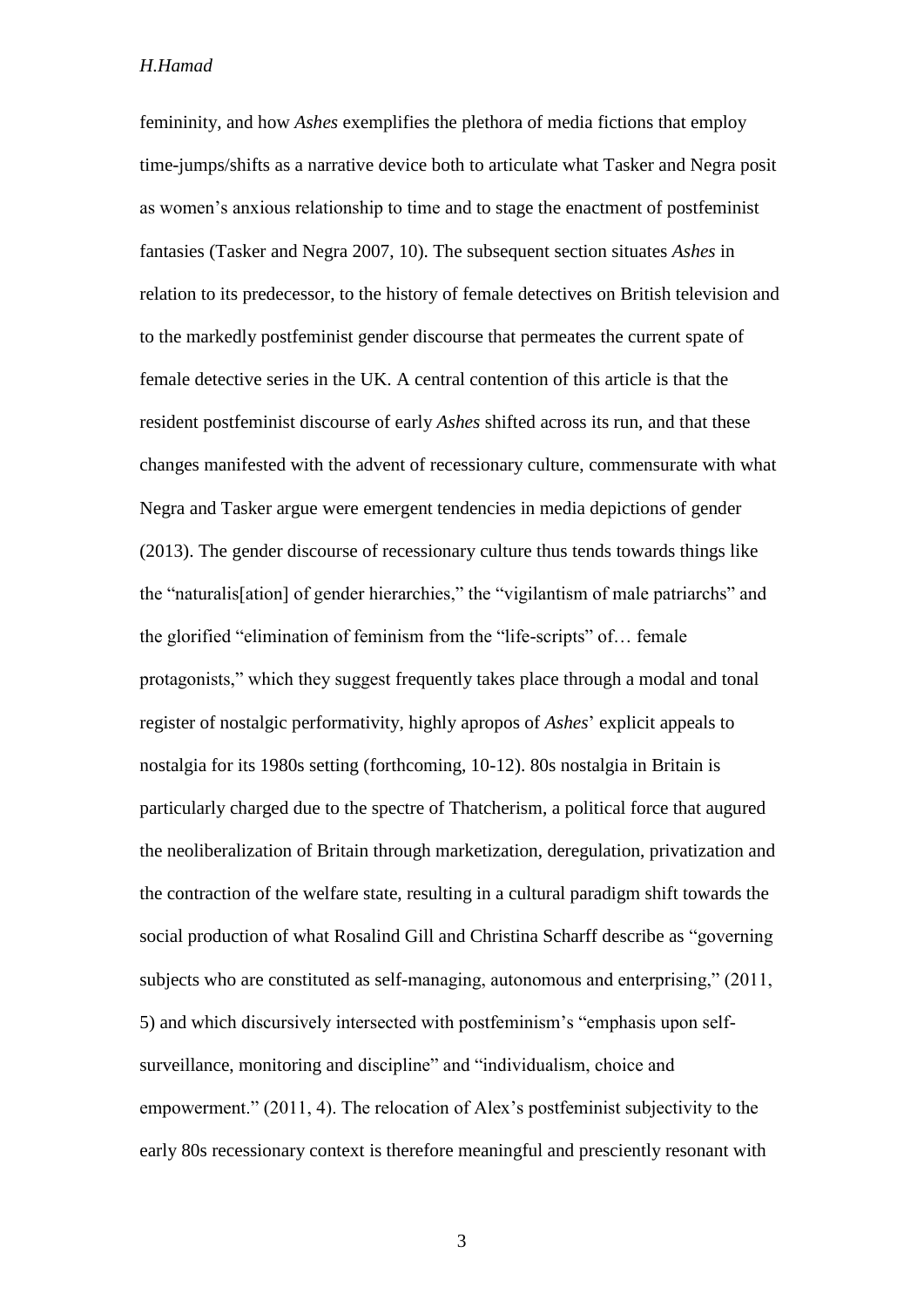real world economic developments taking place contemporaneous with *Ashes*' broadcast run. The discussion that follows traces this recessionary shift over time in *Ashes*' articulation of postfeminist discourse considering its trajectory from start to finish, but with a particular focus on series premieres and series finales, where new and revised terms of reference and both augmentation of gender discourse and accommodation of recessionary discourse come into clearest view.

In the aftermath of the 2008 global financial crisis, recessionary discourses emerged in media culture, and the term 'recession television' surfaced in reference both to a spate of explicitly recession themed new programming, and to describe the accommodation of specific themes by mid-run drama series and sitcoms (Buckman 2008; Angelo 2009). Among the latter, *Ashes* adapted its resident gender discourse, spanning the crisis, its aftermath and the onset of recession, thus morphing into an early example of 'recession television,' and would prove symptomatic of many of the gendered tropes that have characterized recessionary culture. Specifically, for example, *Ashes* showcased the castigatory temperance of the consumerist and sexual excesses of postfeminist femininity seen elsewhere in recessionary media culture in texts like *Confessions of a Shopaholic* (2009) and which appears here as changes over time to the characterization of Alex. Through the character of Gene Hunt, it further showcased celebratory and recidivist re-negotiation of unreconstructed right-wing white masculinity seen elsewhere in the popularity of figures like *Parks and Recreation*'s (2009-) Ron Swanson (Nick Offerman) and *30 Rock*'s (2006-2013) Jack Donaghy (Alec Baldwin).

In early episodes *Ashes* was a paradigmatic example of pre-recession postfeminist culture, over-determining the characterization of Alex as a postfeminist subject and drawing her according to well-worn cultural scripts of contemporary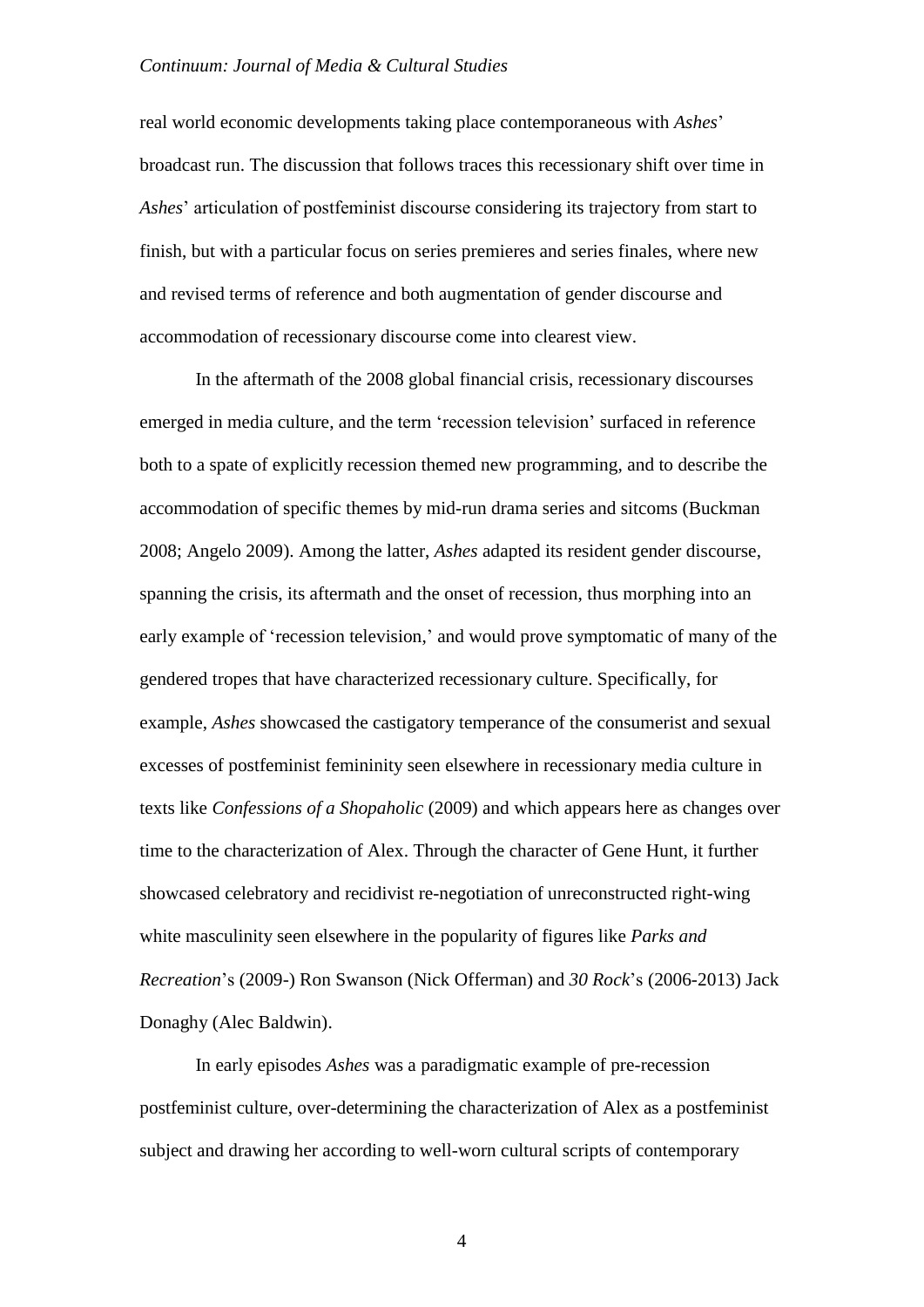femininity. However, commensurate with the increasingly problematic negotiability of a discourse characterized by consumerism and excess, signified in terms of Alex's post-time-jump stylized markers of self-production and sexual abandon, her postfeminist excesses are curbed, culminating in a finale in which she must evince remorse for her former indulgences. In line with the reordered priorities of recessionary culture, by the end of the series the centrality of Alex's postfeminist subjectivity gives way to the discursive centralization of Hunt's recidivist masculinity in keeping with the naturalization of traditionally gendered hierarchies that Negra and Tasker suggest recessionary culture is negotiating (2013, 5).

Some scholars express or invoke dissatisfaction with the term "postfeminist," which, following Angela McRobbie, I understand as a gender discourse that at once accounts for and disavows feminism (McRobbie 2004, 255), as an all-encompassing means by which to conceptualize contemporary femininities, finding greater purchase in alternatives that speak to specific cultural iterations of femininity, like "neofeminist" or "girly" (Radner 2011; Brunsdon 2012). Others demonstrate the term's usefulness, discussing how formations of femininities and masculinities in contemporary media exist in a dialogic relationship (albeit frequently unspoken) with feminism, how this manifests, and how this makes for a postfeminist culture that tropes gender identities in meaningful ways, at odds with a feminist agenda, often despite surface discourse to the contrary (Gill 2007; Tasker and Negra 2007; Negra 2009; Gill and Scharff 2011). These authors' discussions of how femininity has been troped in postfeminism (explained below) is the critical foundation and jumping-off point for my understanding of Alex's postfeminist characterization, which in *Ashes*' pre-recession early episodes especially, is in keeping with broader based trends of postfeminist culture.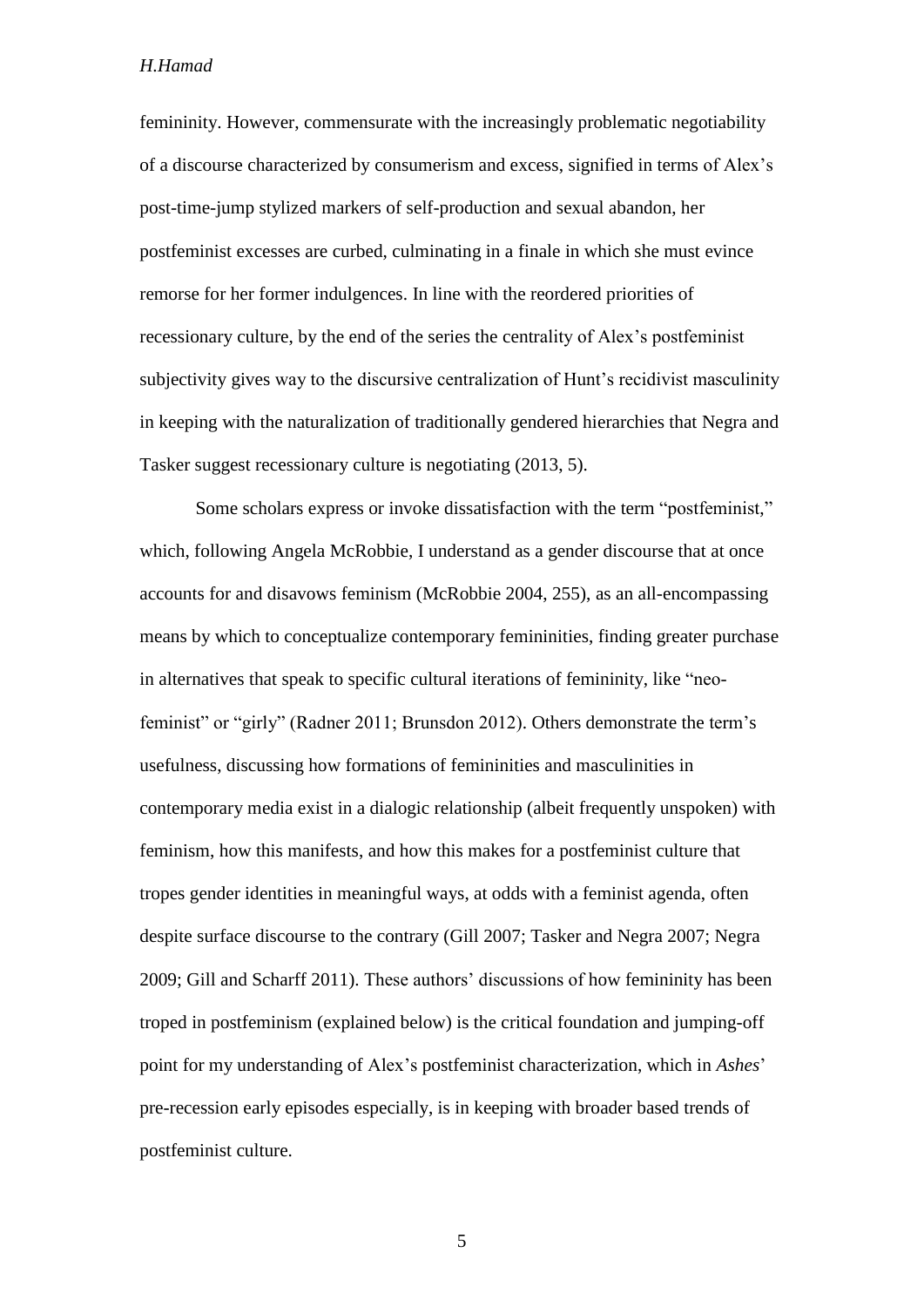*Ashes* spun-off from *Life on Mars* (BBC, 2006-2007), which set the narrative template for its temporally displaced police officer premise through Sam Tyler, who woke up in 1973 after an accident in 2006. *Ashes*' first series sees Alex come to terms with her past in the lead-up to her parents' murder, which she tries and fails to prevent. The second sees her ethics tested as she resists police corruption, her collusion with which may enable her return to her real world present. In the third Alex's fight to get home becomes embroiled in the larger mystery of the world she has lived in since her shooting. As it progresses the narrative gravitates towards Hunt, whose recidivist masculinity takes prominence over Alex's postfeminist subjectivity, which is made manifest in the finale. Alex never returns to 2008, because she dies in hospital at the beginning of the final series. Realizing the truth of this, she learns that her 80s reality is limbo for police officers to resolve their psychological issues before they die and go to copper heaven: a 1970s Manchester pub, a prominent setting from *Mars*. In the capacity of a redemptive intermediary Hunt remains in this limbo to reorient new arrivals to his retrograde policing, negotiating his recidivist masculinity for eternity.

*Ashes* ran a year longer than *Mars* and often bettered its viewing figures,<sup>1</sup> notwithstanding a mixed critical reception and feeling that it lacked the quality and impact of its predecessor. <sup>2</sup> This arguably speaks to a key difference between the series, which is their respectively gendered modes of address. Discussing *Mars* Estella Tincknell suggests its mode of address was masculine, with its "valorisation of masculine experience and what might be called a masculine consciousness" (2010, 172), which she locates in the connotations of popular music privileged on the soundtrack: guitar-led heavy rock. *Ashes* is markedly feminized relative to *Mars*, most obviously in that the protagonist and point of identification is a woman and in the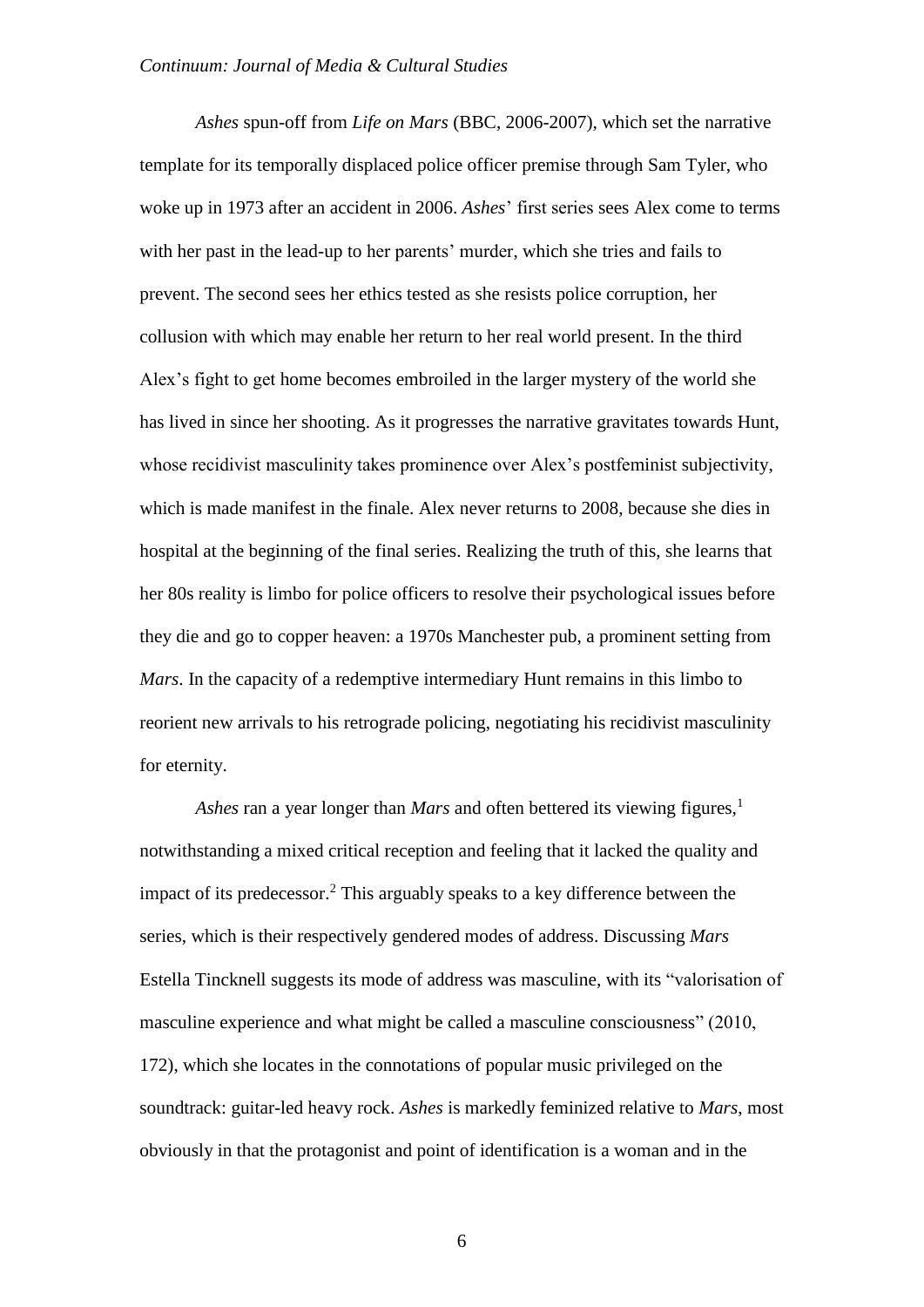relocation of the action from the masculinized North (Manchester) to the feminized South (London). Correspondingly Hunt laments the diminishment of his (mostly male) team's machismo since their relocation, suggesting London has made them "soft." Also significant is *Ashes*' shift in tone, which heightened the irony, intertextuality and self-reflexivity, all important features of *Mars* but which greatly intensified in *Ashes*, especially around the over-determination of Hunt's retrograde masculinity (Tincknell 2010, 164). This contributed to *Ashes*' more straightforward readability as postfeminist since postfeminism's hegemony is often negotiated through irony (Gill 2007). It is also explainable from a narrative viewpoint by Alex's hyper-awareness of her predicament, and familiarity with the environment: a diegetic link between Alex and Sam is established identifying her as his psychologist during his temporary return to 2006. Although not as heavy-handedly articulated as the scripts of femininity followed in *Ashes*, *Mars* was similarly inflected with postfeminism. Tincknell demonstrates how postfeminism informs Sam's characterization, highlighting the juxtaposition of his 'postfeminist masculinity'<sup>3</sup> with Hunt's unreconstructed masculinity, which she suggests comprises "two sets of social and ethical values… loosely figured as 'pre' and 'post' feminist," and that the show's gender discourse is configured as a "struggle between competing discourses of masculinity" (2010, 161) with Hunt's winning out.

*Ashes*' articulation of the dilemmas of contemporary femininity corresponds with the troping of femininities in postfeminist culture and with gendering in the current cycle of postfeminist female detective dramas described below. It negotiates archetypal tropes of postfeminist femininity like the work/life balance quandary; the retreatist paradigm, involving the postfeminist subject's desire to downshift and withdraw from the public sphere (Negra 2008; 2009, 15-47; Hollows 2006);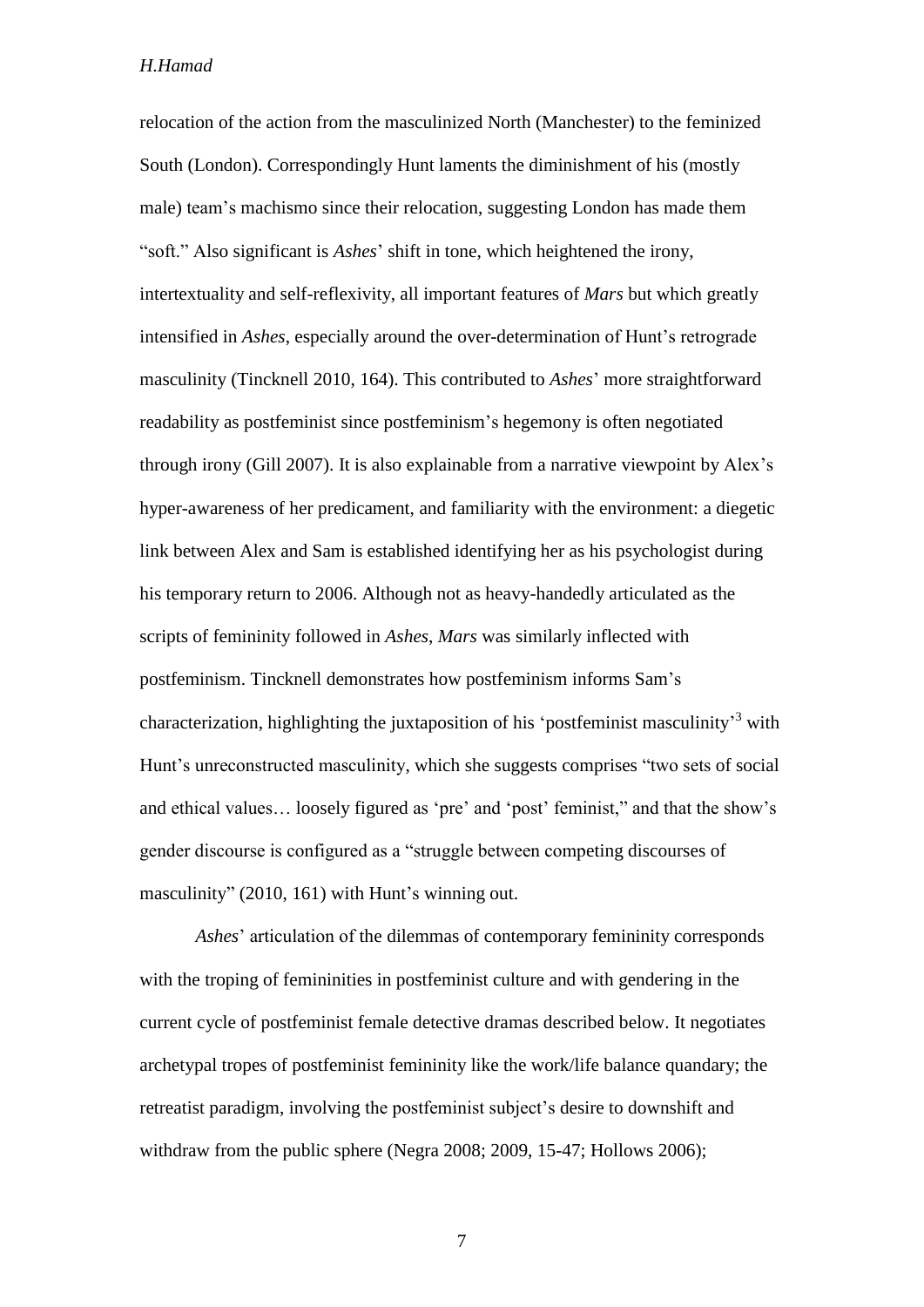generational disharmony between the postfeminist heroine and a maligned older representative of second wave feminism, articulated through a fractious mother/daughter relationship; and Negra's notion of "time crisis," a postfeminist device that configures femininity as plagued by a problematic relationship to time (2009, 47-85). Postfeminist "time crisis" is particularly significant due to its centrality to the show's premise and it is the fulcrum on which Alex's characterization and negotiation of these tropes and dilemmas hinges, as the following sections illustrate.

## *Ashes to Ashes* **and UK television's postfeminist detectives**

Introducing the DVD of pioneering UK police series *The Gentle Touch* (ITV, 1980- 1984), the first with a female protagonist (Hallam 2005, 11) and from which *Ashes* borrows its scenario and iconography,<sup>4</sup> its casting director asserts that conceiving a series fronted by "lady detective" Maggie Forbes (Jill Gascoine), producers emphasized her family life. This highlights the imperative to situate early female detective protagonists in domestic terms. As Deborah Jermyn notes, "the programme always weighed Maggie's professional life against a vision of her in a *domestic* life" (2010, 38), anticipating the work/life balance dilemmas of twenty-first century equivalents.<sup>5</sup> *Ashes* similarly introduces Alex as a careerist single mother balancing fulfilment of her ambitions with the postfeminist imperative "to mother fully and generously" (Negra 2009, 31). She is thus paradigmatic of women detectives populating female-led police series on early twenty-first century British series like *New Tricks* (BBC, 2003-), *Murder In Suburbia*, *The Ghost Squad* (Channel 4, 2005), *Above Suspicion* (ITV, 2009-), and *Scott & Bailey*, which differently negotiate dilemmas of postfeminist femininity. *New Tricks* aligns the singlehood of Sandra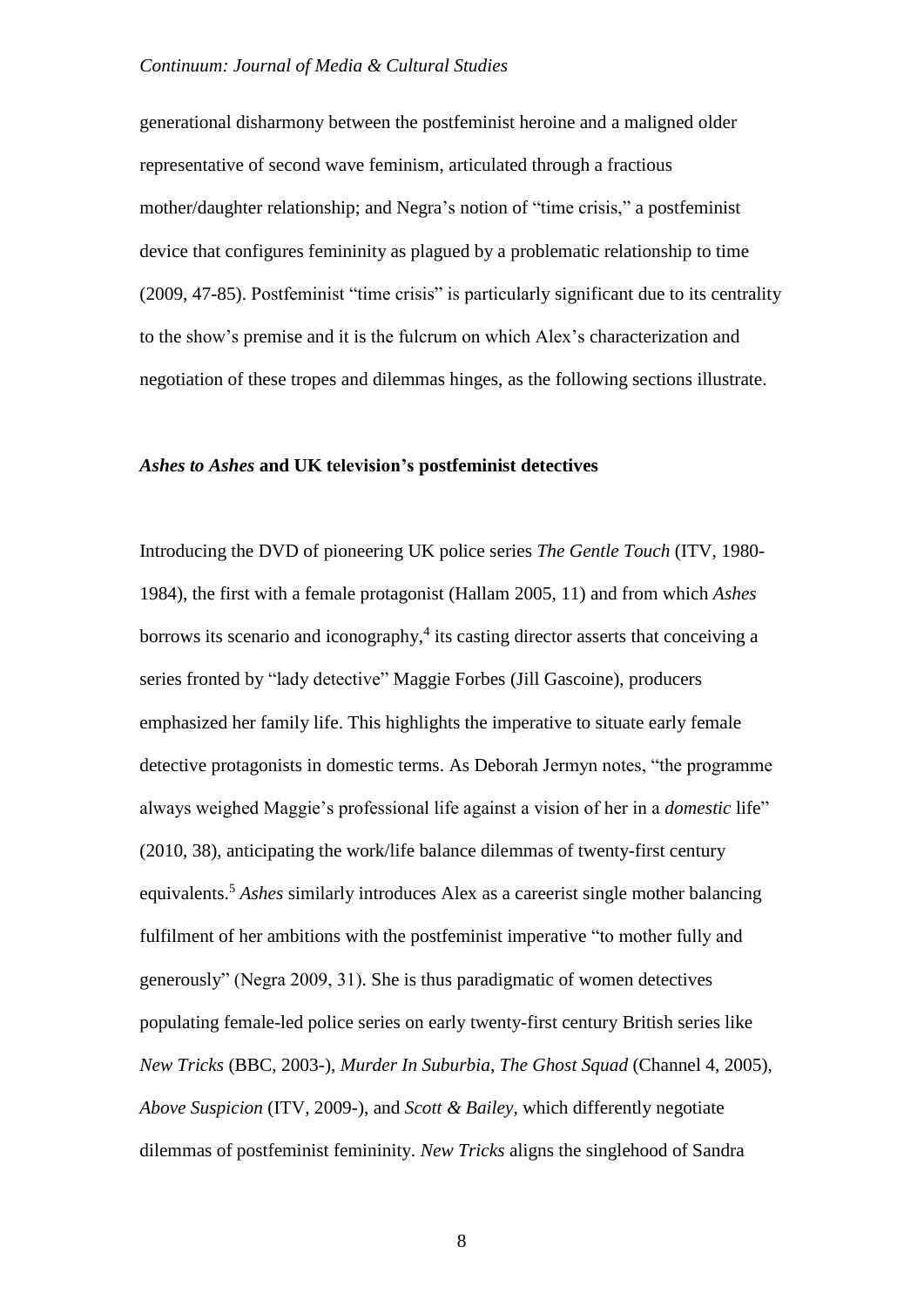Pullman (Amanda Redman) with her careerism, presenting her as an ageing postfeminist subject struggling to stave off "abject singlehood" (Negra 2009, 61). Charlotte Brunsdon (2012) discusses *Murder in Suburbia* and *The Ghost Squad* alongside "postfeminist television culture" (14), differentiating them as follows. *Murder in Suburbia*'s postfeminist hue is, she suggests, defined by its "girly" (Brunsdon 2012, 3) sensibility, and detective duo Ash (Caroline Catz) and Scribbs' (Lisa Faulkner) selfhood derives more from their personal than professional identities. Brunsdon argues this is possible due only to their youth, singlehood and displays of normative femininity - in short, their "girliness" (2012, 16). Negotiation of selfhood is more at issue for *The Ghost Squad*'s Amy Harris (Elaine Cassidy). She must adapt to and meet the terms of staunch workplace masculinism while embodying and displaying normative femininity in a typically postfeminist double-bind (Brunsdon 2012). Anna Travis (Kelly Reilly) in *Above Suspicion* is similarly notable for her postfeminist subjectivity, which is over-determined by her youth and displays of normative femininity. Commensurate with the fate commonly dished out to overly ambitious career women her numerous romantic liaisons are a succession of disasters.

Notwithstanding Brunsdon's assertion that *Scott & Bailey* is not characterised by Gill's "postfeminist sensibility" (2012, 17), it reiterates well-worn scripts of postfeminist femininity. Janet Scott (Lesley Sharp) is a married mother who curbed her ambition to make her domestic situation viable, in a pre-emptively indirect downshift. Nonetheless, she feels guilty for working long hours, and neglecting her children. She is juxtaposed with her younger friend Rachel Bailey (Suranne Jones), who is single, childless and fiercely ambitious. She is also, like Anna in *Above Suspicion*, and Alex in *Ashes* (after temporal displacement sidesteps her imperative to constantly perform motherhood and negotiate the work/life balance), a habitually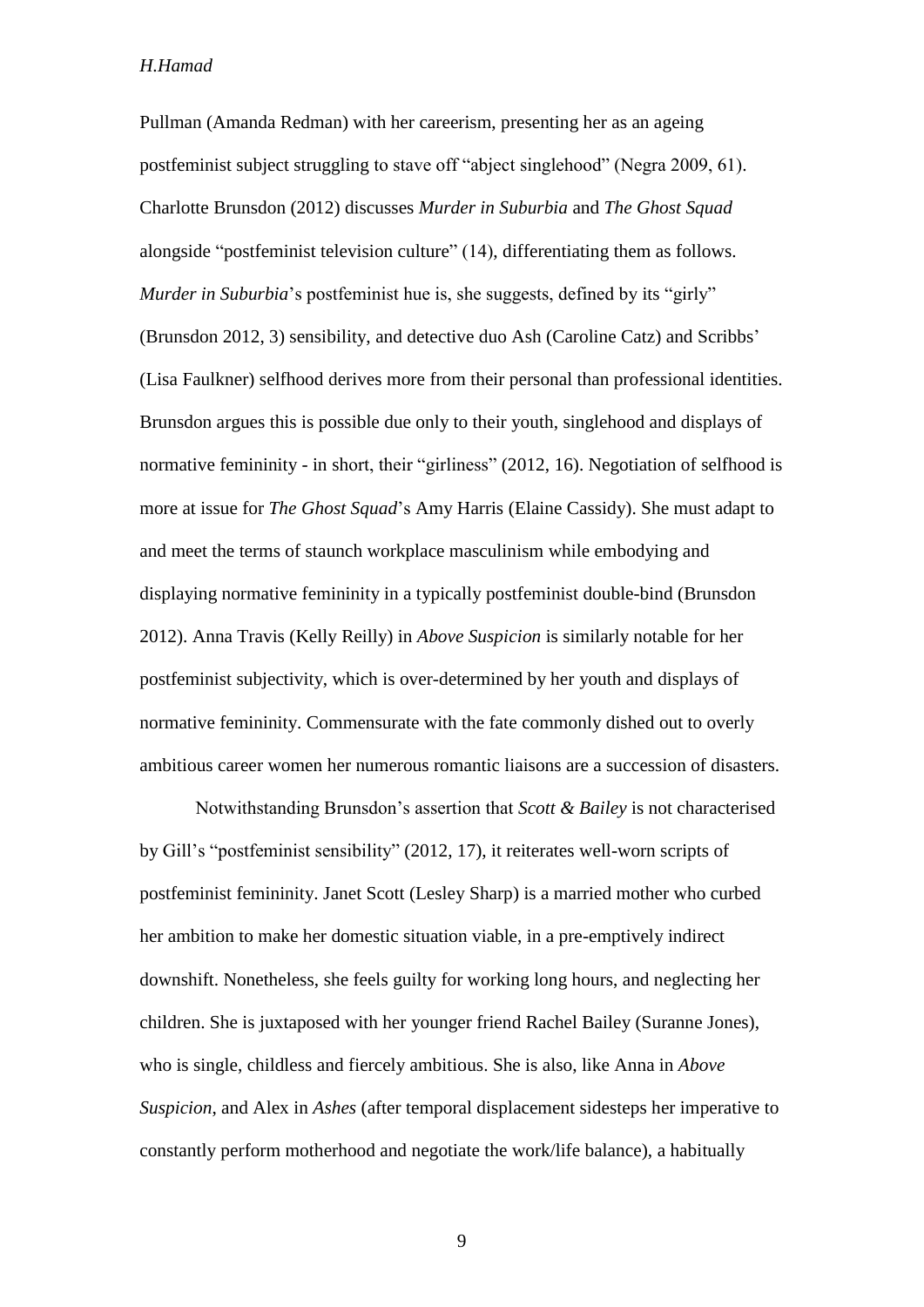excessive drinker, unlucky in relationships, and has numerous awkward sexual liaisons. All three series also romantically pair their young, female protagonists with older male workplace superiors, commensurate with Negra's contention that postfeminism "restored the… respectability of the young woman/older man couple" (2009, 76). The traditionalist and/or retrograde masculinities of these men are oppositionally situated alongside Amy, Anna and Alex's postfeminist femininities in ambivalent relationships of attraction and repulsion.

When we meet Alex she is engaged in a morning school run during which she matter-of-factly negotiates central London's rush hour traffic, her daughter interfering with classified documents and a call on her police radio, as though multi-tasking like this were commonplace. Alex is thus introduced as symptomatic of the overscheduled working woman of a postfeminist culture in which "women's lives are regularly conceived of as time starved," while "women themselves are overworked, rushed, [and] harassed" (Tasker and Negra 2007, 10). This is reinforced by her look: unpolished with an untidy up hair-do without make-up, a non-descript trouser suit and flat shoes, at odds with postfeminism's "self-surveillance and discipline" (Gill 2007, 155), suggesting Alex's muddled priorities and mismanaged time. Alex's harried time-keeping also typifies a postfeminist condition that aligns adult femininity with temporal anxiety.

Alex is displaced from her hectic status quo via a backwards jump to 1981. Here she is childless and unattached, enabling her to stage alternative fantasies of postfeminist femininity like consumerist indulgence, makeover, and the sexual freedom germane to postfeminist singlehood, rehearsed repeatedly in iconic postfeminist texts like *Sex and the City* (HBO, 1998-2004). Alex's current embodiment of postfeminist femininity is visually reinforced in contrast to her present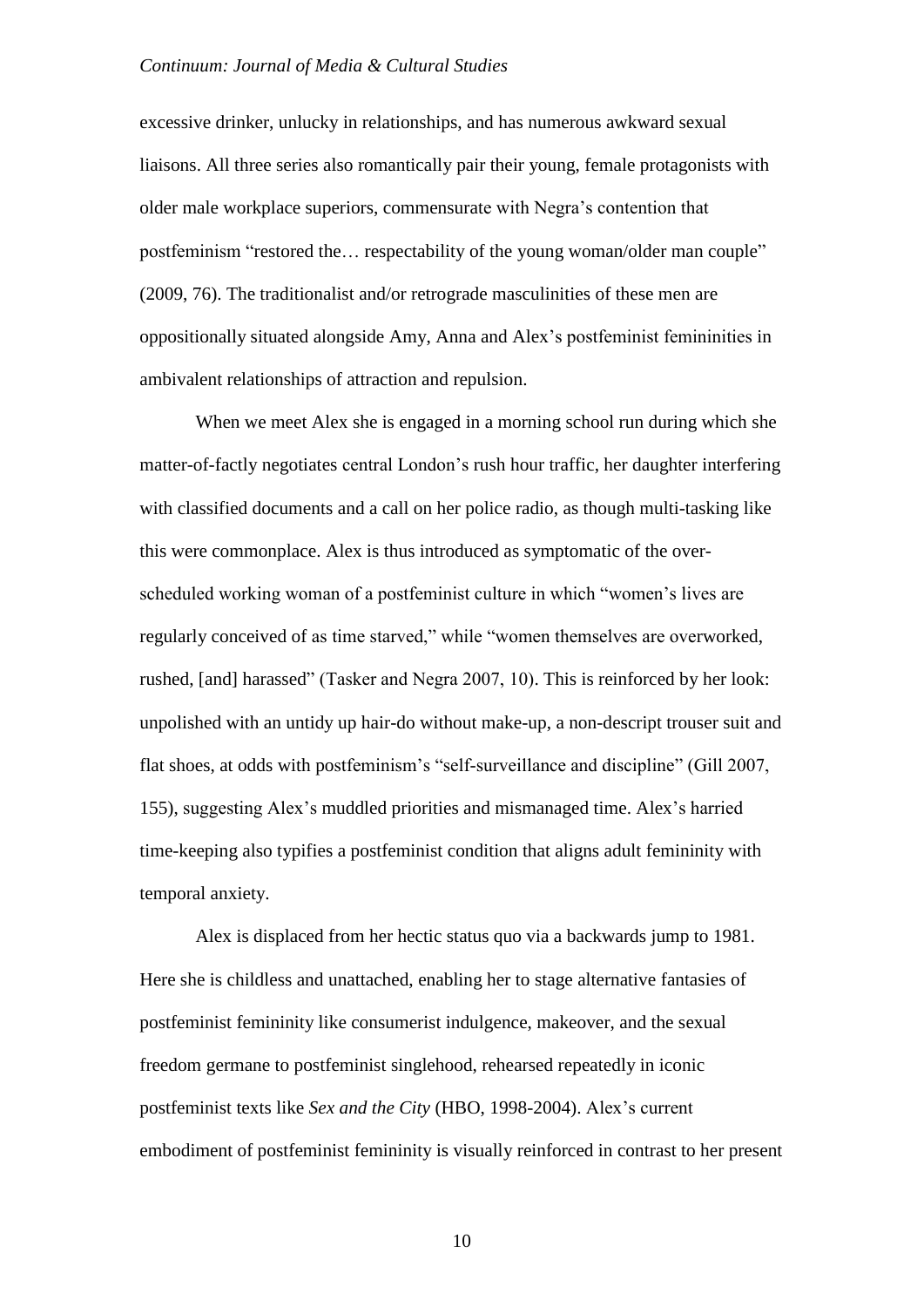day self. She wakes up heavily made-up and coiffed, sporting a bubble-curl perm, wearing a red leather mini-dress, a white fur coat, and black stilettos.<sup>6</sup> Although she scavenges her next outfit from a box of evidence, the gaudy array of on-trend 80s attire, accessories, hair and make-up that Alex models over the course of the three seasons, and her excessive drinking and sexual indulgences,<sup>7</sup> are suggestive of the consumerist, self-surveilling, purportedly empowering and liberatory practices of selfhood ascribed to single women in postfeminism. Underscoring the gender specificity of this, though also in keeping with the excess and stylization that characterize cultural remembering of the 80s, it contrasts with Sam's understated 70s restyling. He retains his 2006 hairstyle (with the addition of modest sideburns) and wears a small, credibly period, but relatively low-key selection of interchangeable outfits. From Alex's setup we understand that she has been denied the indulgence of these fantasies due to the time starvation attached to being a high-achieving career woman and working single mother, a competing yet equally well-rehearsed conceptualization of femininity in postfeminist culture seen, for example, in *I Don't Know How She Does It* (2011).

As Negra states, "one of postfeminism's defining dilemmas" is the struggle for "the achievement of a work/life "balance" (2009, 107) and commensurate with Alex's postfeminist characterization this issue plagues her across different stages of her life. Producer Beth Willis speaks to parallels Alex observes in 1981 between her mother Caroline's (Amelia Bullmore) careerism, time beset motherhood and absence from her childhood, and Alex's comparable situation with Molly in 2008, observing that "she is a hardworking career woman, and she has a lovely relationship with Molly, but she's not *there*."<sup>8</sup> This is due first to her commitment to her police work and later to the tragic result of her prioritization of work over motherhood. Alex's deviation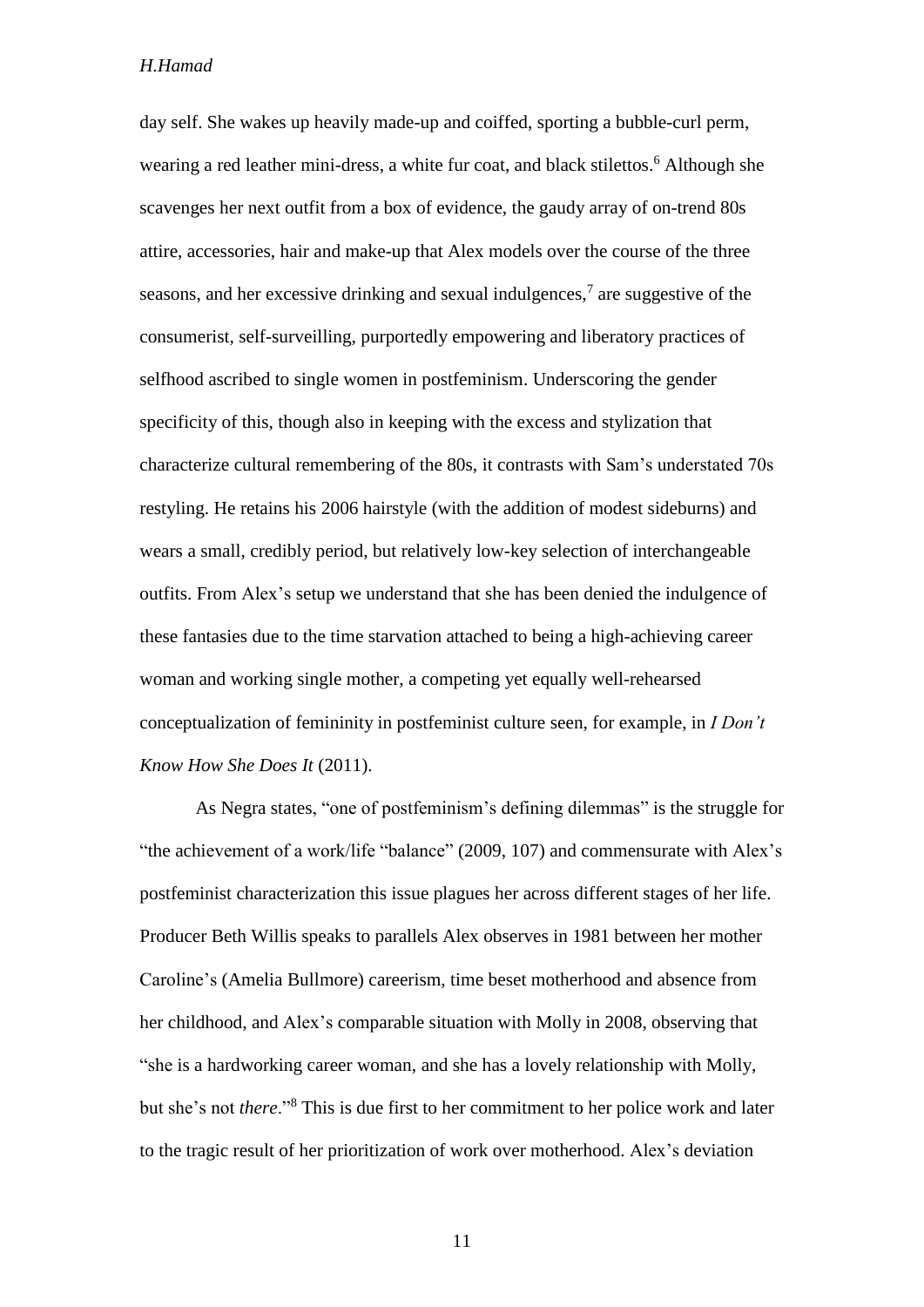from an established domestic routine – the school run, a brief but important time for mother/daughter bonding – to respond to an arising police matter is responsible for her subsequent dilemma and crisis of "disordered temporality" (Negra 2009, 50). Leaving Molly in the car to negotiate a hostage situation, privileging professional commitment over quotidian maternal responsibility, Alex sets in motion a chain of events resulting in her shot to the head and backwards time-jump, leaving her body comatose in 2008 while she stages the aforementioned postfeminist fantasies that she is denied in her real world present.

Negra discusses the extent to which "mother daughter relations in the postfeminist drama" are centred upon "30-something single mothers" and that "an older generation of mother[hood] generally proves problematic" (2009, 30). The stigmatized motherhood of the previous generation comes to the fore in *Ashes* when the adult Alex confronts 1981 Caroline – a high-achieving, tight-lipped, and humourless barrister, commensurate with some of postfeminist culture's entrenched stereotypes of second wave feminists as "shrill" and "bellicose" (Tasker and Negra 2007, 3) – calling her out on her maternal shortcomings. When the two first meet they are oppositionally positioned respective of their feminist/postfeminist generational divide, and a mutually antagonistic relationship develops between them. Alex assuages her guilt over her parental shortcomings by seeming to fix a problem created by careerist second wave feminists like her mother when she instigates Caroline's decision to downshift, who explains:

> Do you remember you once told me I should spend more time with my daughter and less time winding up police officers? You were right. I've talked to my husband about it and I'm going to take a sabbatical from work - two years, which I'm going to spend with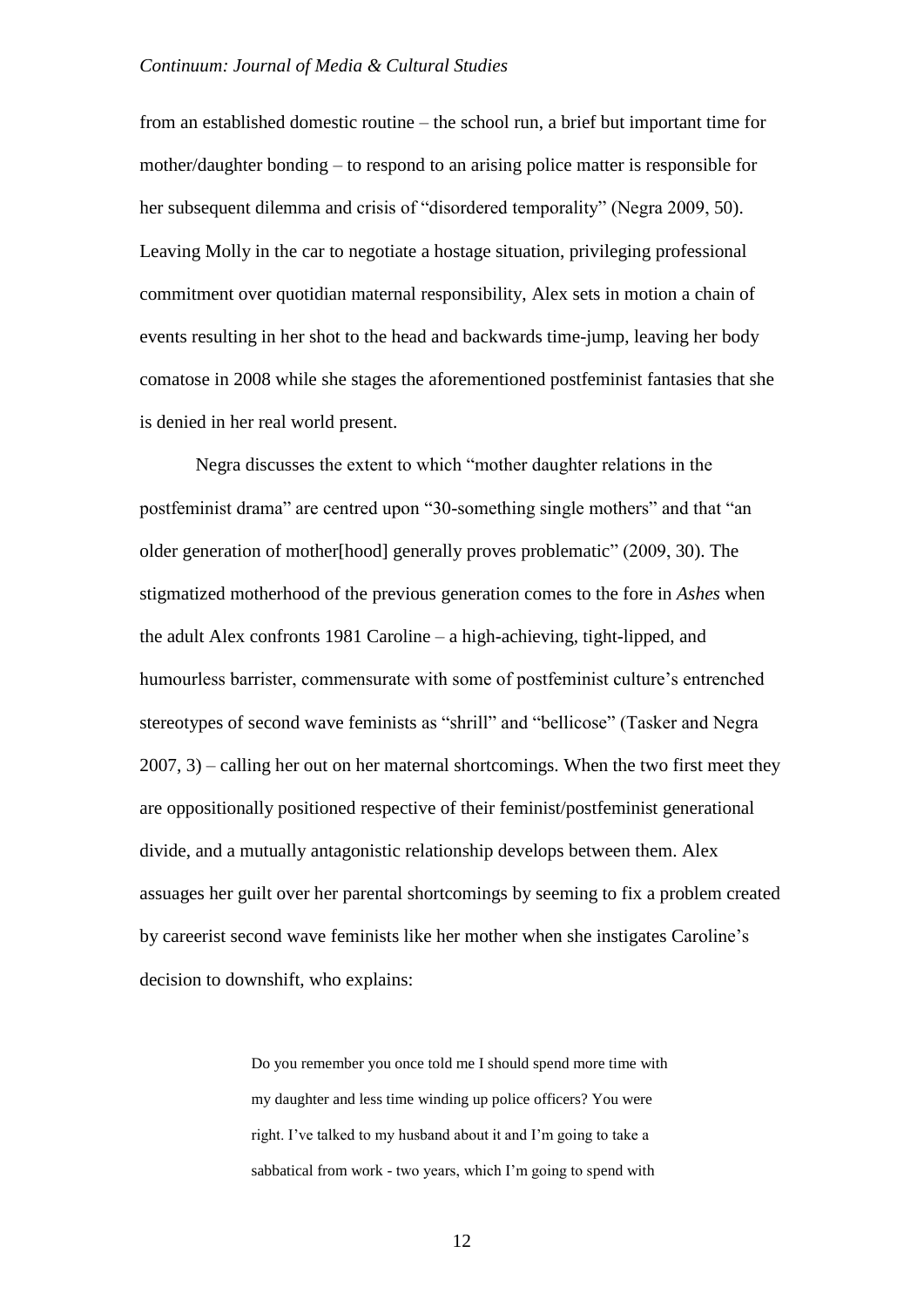our lovely daughter, doing all the silly little things that I should have done with her years ago. Not because women can't work *and* be great mothers. Because I love her, and I'm not absolutely sure she knows that.

Alex thus inherits her muddled priorities from her second wave mother, even telling Caroline with apparent admiration "women like you fought the fight, so women like me don't have to." Her jump to 1981 enables her to witness the negative effects of Caroline's "miswanting" (Negra 2009, 96) on her relationship with 1981 Alex, from whom she is emotionally estranged. Ultimately Alex cannot change her history and her parents die in a car bomb as they did originally. Caroline's plan to retreat from the public sphere to perform "bravura mothering" (Negra 2009, 65) is left tragically unrealized. Nonetheless, having inadvertently converted Caroline to a postfeminist retreatist mindset, Alex repairs their damaged bond. The implication is that Alex will continue to "fight to get home" and perform this corrective action for her own motherhood.

# **"My name is Alex Drake… and time is running out": Postfeminist "time crisis" in** *Ashes to Ashes*

Paul Booth outlines the pervasiveness of "temporal displacement" (2011) to contemporary serial television listing several variables in accounting for this trend: changing technologies, responsive industry practices, audience expectations, and postmodernist understandings of temporality (Booth 2011, 372). However, scholars of postfeminism also note the preponderance of this device in contemporary media, discussing its efficacy to narratives of contemporary femininities. Postfeminist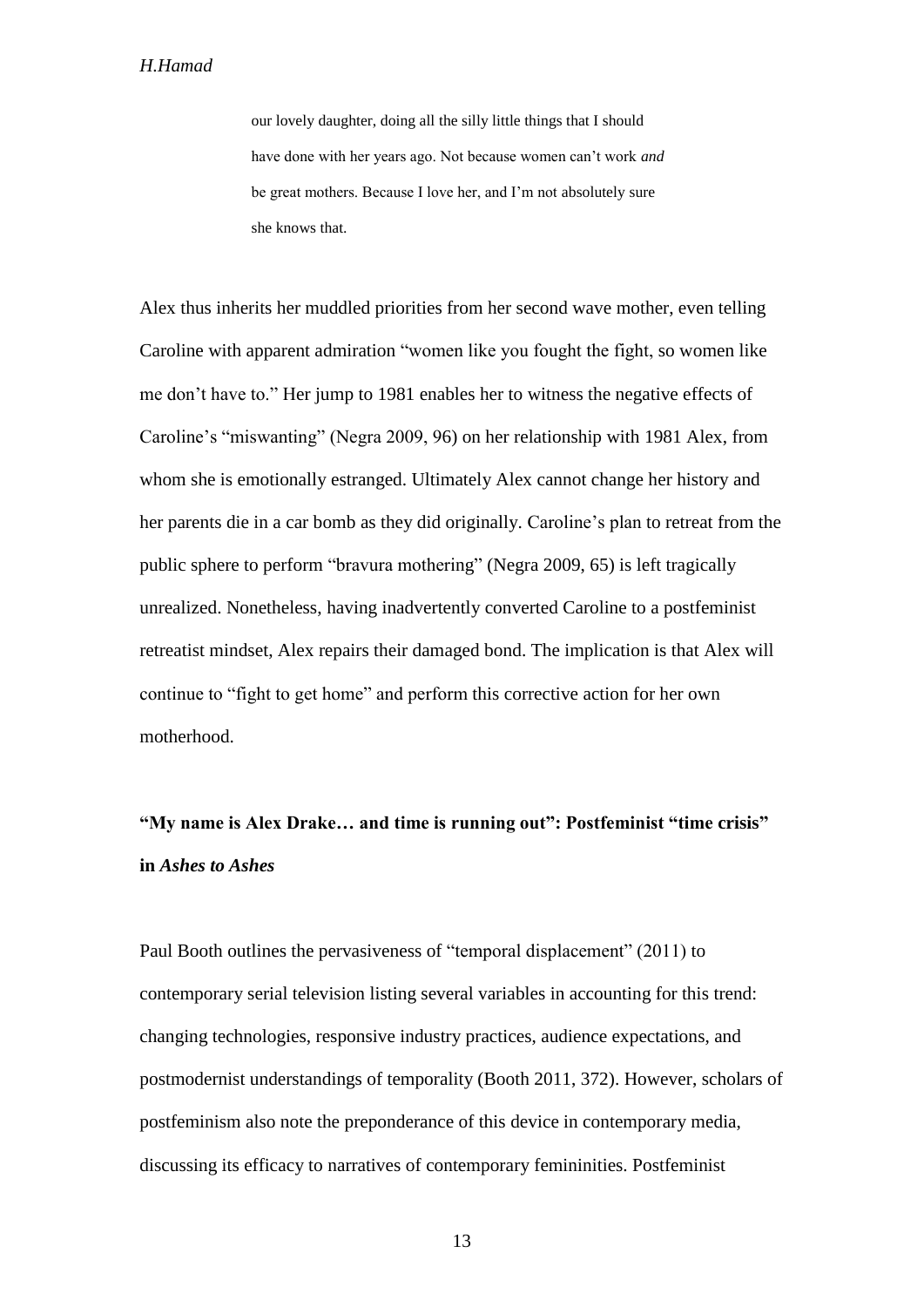culture, as Tasker and Negra write, is deeply concerned with temporality (2007, 10), evincing anxiety about women's relationship to the management and passage of time "to such a degree that female adulthood is defined as a state of chronic temporal crisis" (Tasker and Negra 2007, 10). Negra expands on their earlier discussion in her conceptualization of postfeminist "time crisis" (2009, 47), arguing that media culture articulates the female lifecycle in postfeminism alongside anxieties about women's fulfilment of normative milestones like marriage, pregnancy, childbirth, and motherhood. She explains that two tropes of postfeminist "time crisis" are narratives of "time panic" in which the heroine is on a countdown to restore her off-script lifecycle due to "the threat of impending death" (2009, 59), and narratives of "temporal dislocation" (50) where a disaffected postfeminist heroine travels back in time in a strategy "that seem[s] to retrieve a prefeminist mindset or relocate into a prefeminist moment" (107).

Negra's focus here is on cinematic texts rather than serial television, and it should be remembered that the latter carries its own medium-specific particularities, including the ability afforded by the longevity of the form to adapt over time responsively to changing contexts of production and reception. Nonetheless both of Negra's cinematic tropes are similarly applicable to Alex's predicament. Firstly, temporal dislocation is inherent to the time-travel premise that removes her to a context in which sexism in the police is rampant, enabling its ironic depiction to be negotiated. "Time panic" is similarly inherent to the premise, which finds Alex potentially "seconds from death," underscored in her voiceover prologue to the final episodes as she declares that "time is running out." This is at its most over-determined in the second series finale when Alex's race against time to live is literalized: a doctor in 2008 administers 50mls of drugs that will either "kill or cure" her and she spends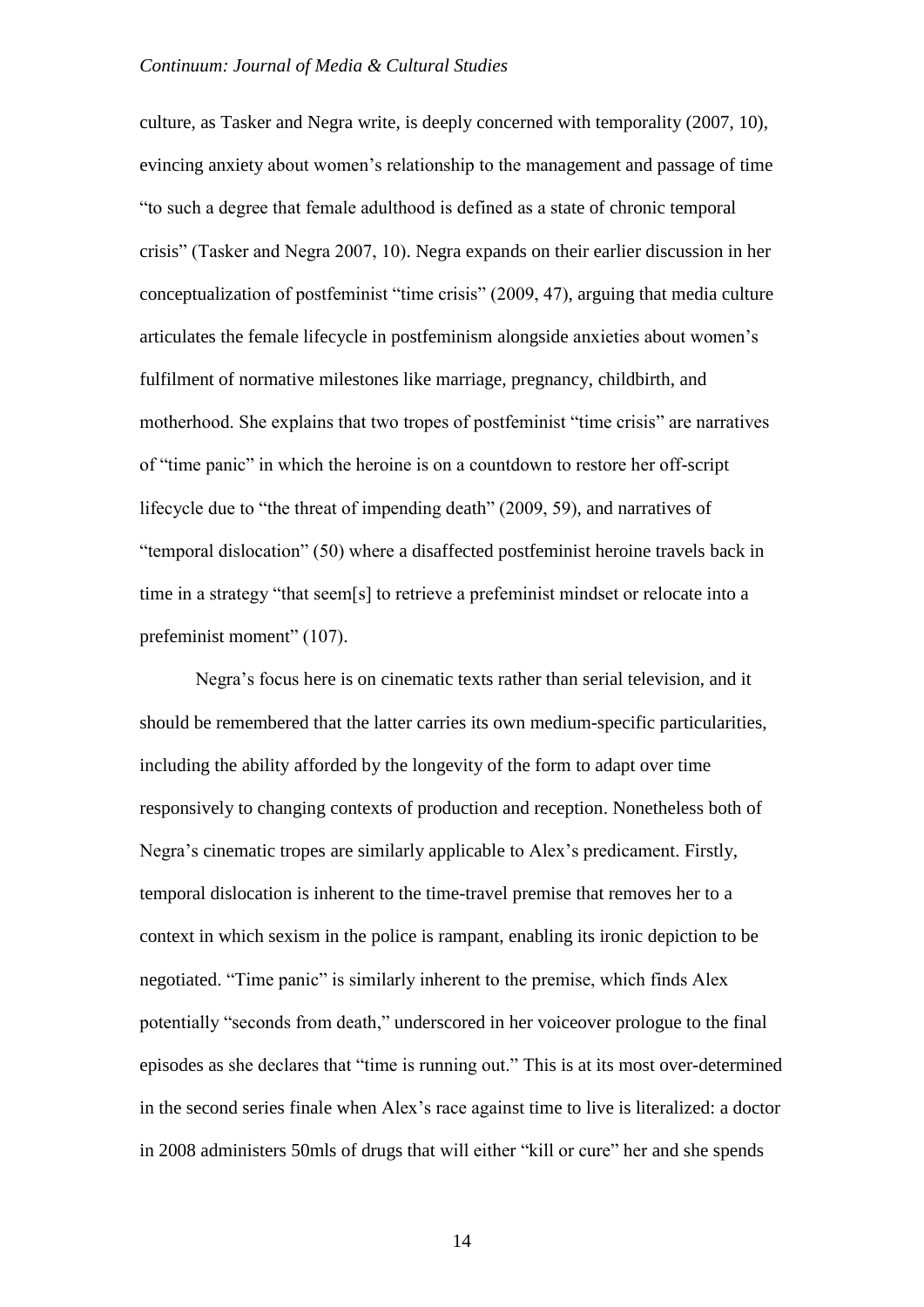the episode in a countdown to life/death, emphasised by her repetition of the phrase "time's running out for me" and dialogue like "the clock is ticking" and "any minute now I could be dead." Alex's 1982 alarm clock is synchronized with the sound of her present day heart monitor linking her time panic with the threat of imminent death. Also significant in this episode is Alex's hallucination that Hunt is reading the story of her life on the children's story-telling television series *Jackanory* (BBC, 1965- 1996). In "Alex and the Awful 'Orrible 'Eadache" Hunt narrates the stages of Alex's life according to the requisite milestones: "she became a policewoman," "met Pete… and fell in love," "had a daughter," and "was… a brilliant mum." He then snaps the book closed, and says "Until the 'eadache," signifying that by the time of her shooting Alex's life had veered off script due to her prioritization of work over motherhood, leaving her life "temporally unmapped" (Negra 2009, 50), which is compounded by her temporal dislocation. It is therefore meaningful that in this episode Hunt calls Alex out on her absentee motherhood: "You told me once you had a daughter. But you don't phone her. You never talk about her. Never try and see her."

Negra argues that satisfactory conclusion of narratives of temporally dislocated postfeminist femininity necessitates resolution of the heroine's time crisis (2009, 50). However, at *Ashes*' conclusion Alex's crisis remains jarringly unresolved. She achieves neither the romance entailed by her series finale kiss with Hunt, nor the cathartic return home, with no chance to reorder her muddled priorities. Instead she seems consigned to an eternity of abject singlehood in the police afterlife, while Hunt's "kingdom" is poised to reign indefinitely. Hunt's discursive centralization relates to emergent tropes of recessionary culture that coloured *Ashes* in its final series, as the next section explores.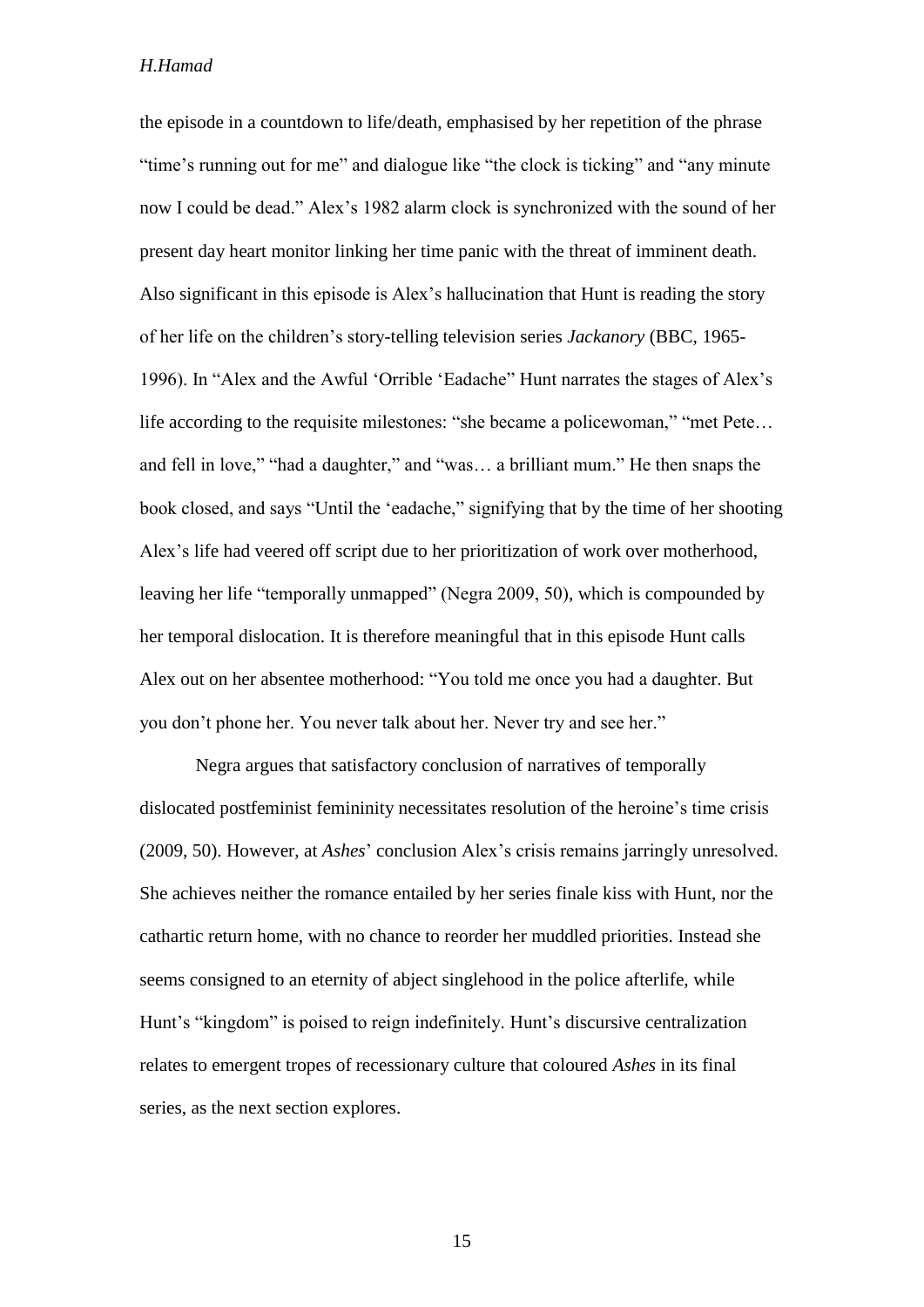## **Recessionary recidivism and rethinking postfeminism after the financial crisis in**  *Ashes to Ashes*

Tincknell writes of *Mars*' validation of Hunt that "feminism is… rejected in favour of a fantasy of stability and hyper-masculine power" (2010, 175). This intensifies in *Ashes* commensurate with the series' accommodation of reactionary tendencies of emergent recessionary discourse. It centralizes Hunt's recidivist masculinity at the expense of Alex's narrative of postfeminist selfhood amidst "scenarios of male crisis against a context of female achievement" that Negra and Tasker (2013, 2) identify as gendered trope of recessionary culture, and which colours the dynamic between Alex and Hunt.

A haunting score accompanies *Ashes*' opening shots in which London's finance district is literally turned "upside down,"<sup>9</sup> presciently foreshadowing the imminent financial collapse that threw the country into economic meltdown and recession. The camera is at an extreme low angle, moving slowly through the City of London, depicting recognizable centres of commercial finance like Norman Foster's 'Gherkin' at unnervingly canted or inverse angles, rendering everyday sights strange and unfamiliar. Willis meaningfully describes the depiction of the financial district here as like "a ghost town." Later, the opening of the post-crash final series seemingly grants Alex a temporary return to 2008. She wanders through an electronic goods store by a display of flatscreen TVs – visual reminders of pre-recession consumerist excess that she experiences as spectral and unreal, commensurate with the greatly altered state of the consumer marketplace since February 2008 when Alex was shot.

By the broadcast of the final series, recessionary culture was invidiously augmenting postfeminist discourse. As Negra and Tasker state, diverse media forms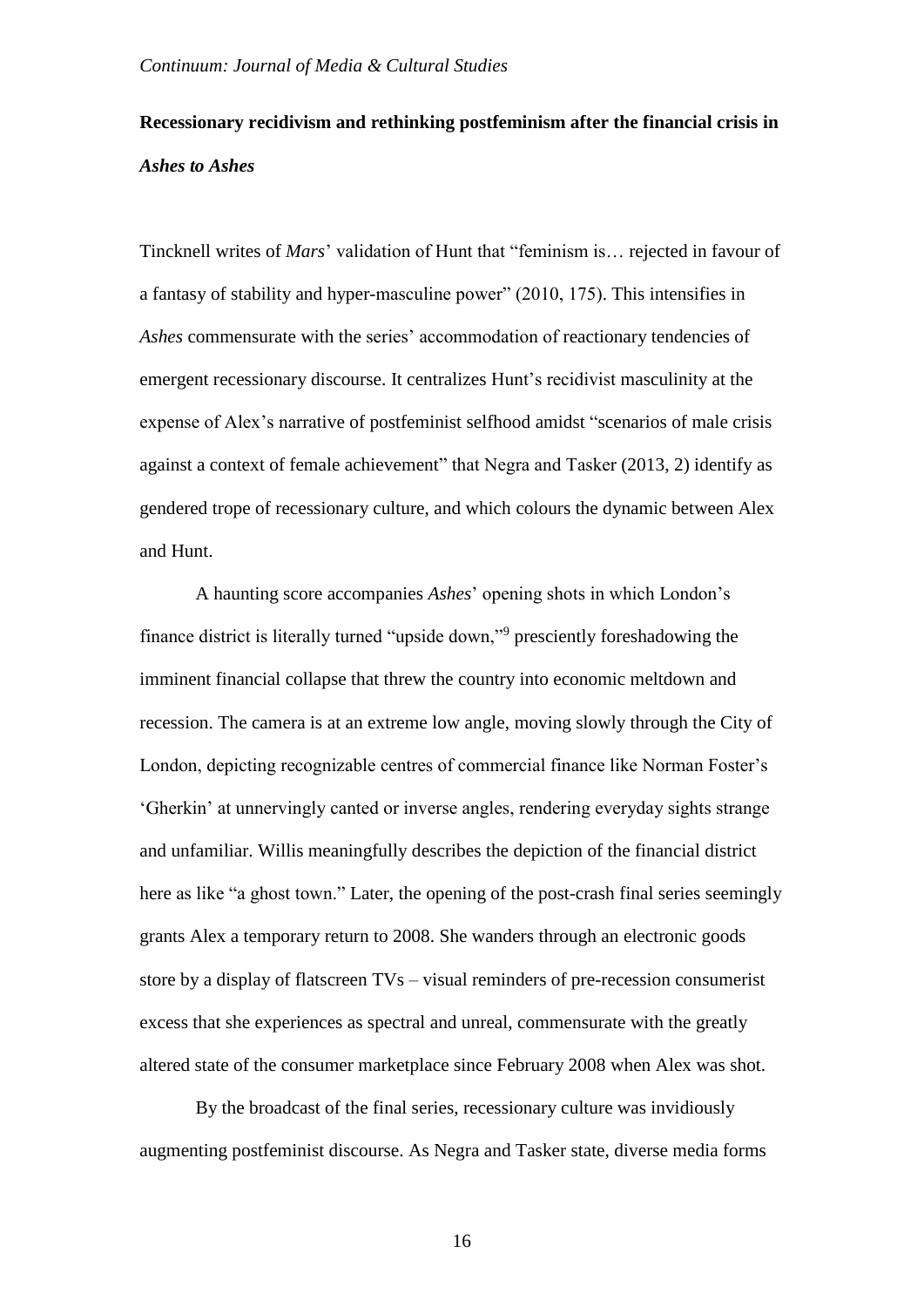"manifest highly gendered responses to the global financial crisis" (2013, 7), and *Ashes*, aided by the resonance of its 80s setting, is a noteworthy example. Marked amendments to Alex's postfeminist subjectivity chimed with the reordered priorities of recessionary culture, while the extant appeal of Hunt's recidivist masculinity found increased purchase after the economic crisis, evident in the extent to and manner in which his image permeated cultural and political discourse in 2010. The economic and socio-cultural context of 2010 was drastically different from that of Hunt's 2006 appearance. Since then Britain experienced the worst recession since, fortuitously, 1981 (Allen and Mead, 2012). Consequently there was a tonal shift from *Ashes*' first to last series, as it responded, at times implicitly, to the changed context of its production and reception. Co-creators Ashley Pharoah and Matthew Graham attest to the intentionality of this, explaining Alex's character development in series two as more "serious," "intense," "less fun," and taking the world she is in "a little bit more seriously."<sup>10</sup> Alex's series one postfeminist excesses and indulgence are curbed in series two, and eliminated by the finale. In 1981 (2008), a drunk Alex falls into bed with a Thatcherite from a wine bar. Away from the pressures of working single motherhood she indulges the pleasures of postfeminism denied her in her real world present. In 1983 (2010) she is made to apologize for them. She contritely explains to Hunt, "I didn't take this world seriously then. I do now... I take you very seriously." Alex's acquired sobriety is discursively congruent with the reordered priorities of recessionary culture, the increased purchase of Hunt's recidivist masculinity and the diminished purchase of postfeminist consumerist excess. While *Ashes*' gender politics were already troubling for their ironic dismissal of sexism, they were even more problematic in the recessionary final series. Retaining the archaic gender politics germane to the setting, but commensurate with its increasingly dark tone, the layer of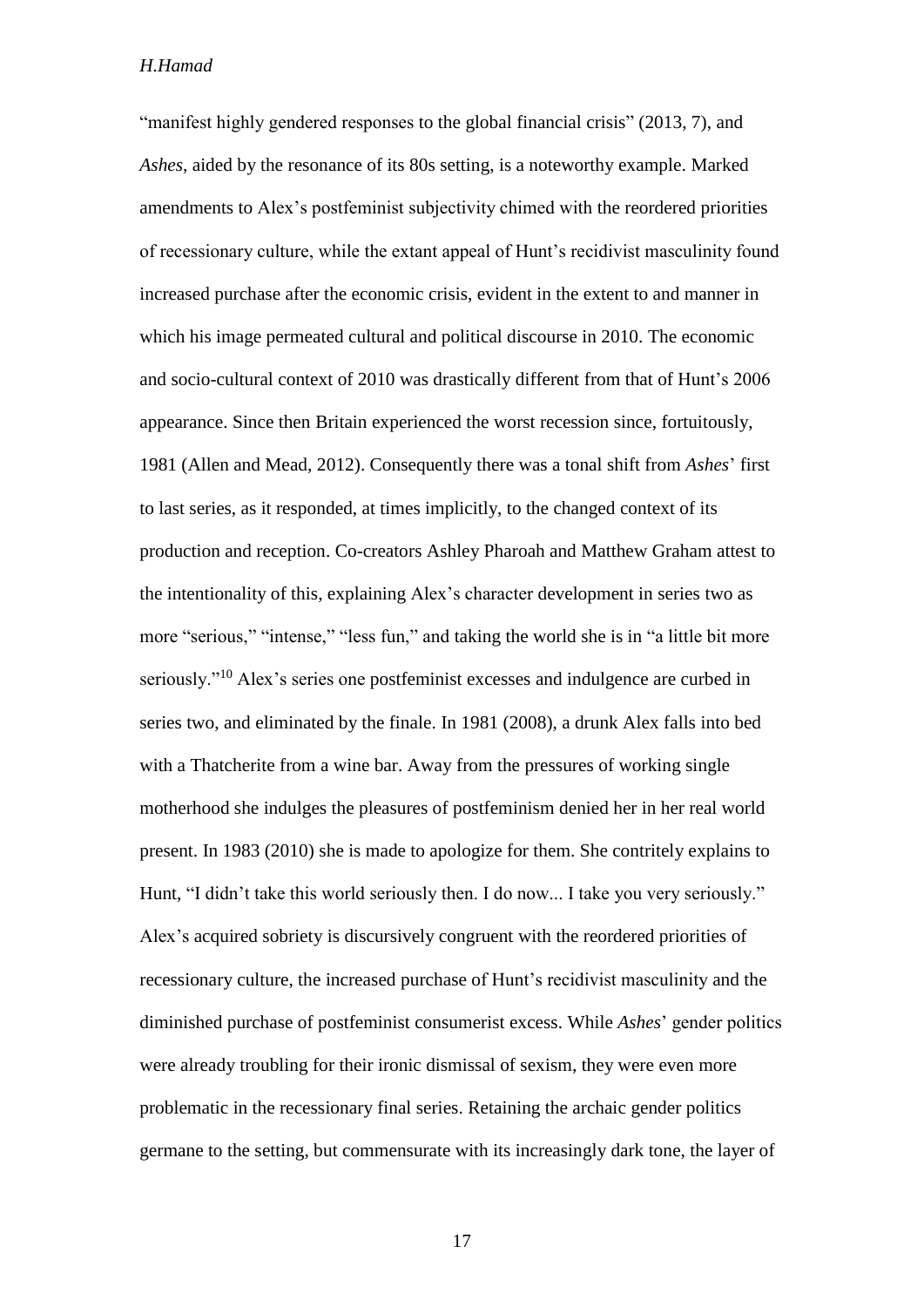irony keeping audiences at one remove from Hunt's recidivist values evaporated as the series drew to a close and its treatment of his retrograde masculinity became straightforwardly reverential.

In May 2010 the BBC broadcast its 'Eighties Season,'<sup>11</sup> scheduled to coincide with the *Ashes* finale. Also significant was that it coincided with the 2010 general election that resulted in the Prime Ministership of David Cameron. Arguably this was aided by the Conservative party's harnessing of Hunt's popular appeal and capitalization of *Ashes*' solicitation of 80s nostalgia. The Labour and Conservative parties both drew on Hunt's folk hero status in attempts to win votes. Each invoked a recognizable publicity image of him sitting on the bonnet of his Audi Quattro in respective campaign posters that placed Cameron's face on Hunt's body. Labour linked Hunt/Cameron with recessionary discourse alluding to the early 80s recession, the effects of which were elongated by Thatcher's monetarist policies, with their tagline "Don't let him take Britain back to the 1980s." It was regarded as flawed, failing to strike a chord because it misunderstood Hunt's currency and the affective charge of 80s nostalgia. The Tories better capitalized on the recessionary salience of Hunt's recidivist masculinity with their riposte: "Fire up the Quattro. It's time for change."

Commensurate with the tendency to frame the economic collapse as a crisis of masculinity (Negra and Tasker, 2013), *Ashes*' ending reveals itself to have been an exercise in recuperating Hunt's masculinity, which was out of step with a postfeminist culture that celebrated the sexual freedoms and career opportunities of young women in postfeminism, but in step with a recessionary culture looking to the past for stability and reassurance. Hunt's discursive rise to prominence and narrative centralization displaces Alex's story, which peters out in the finale when she matter-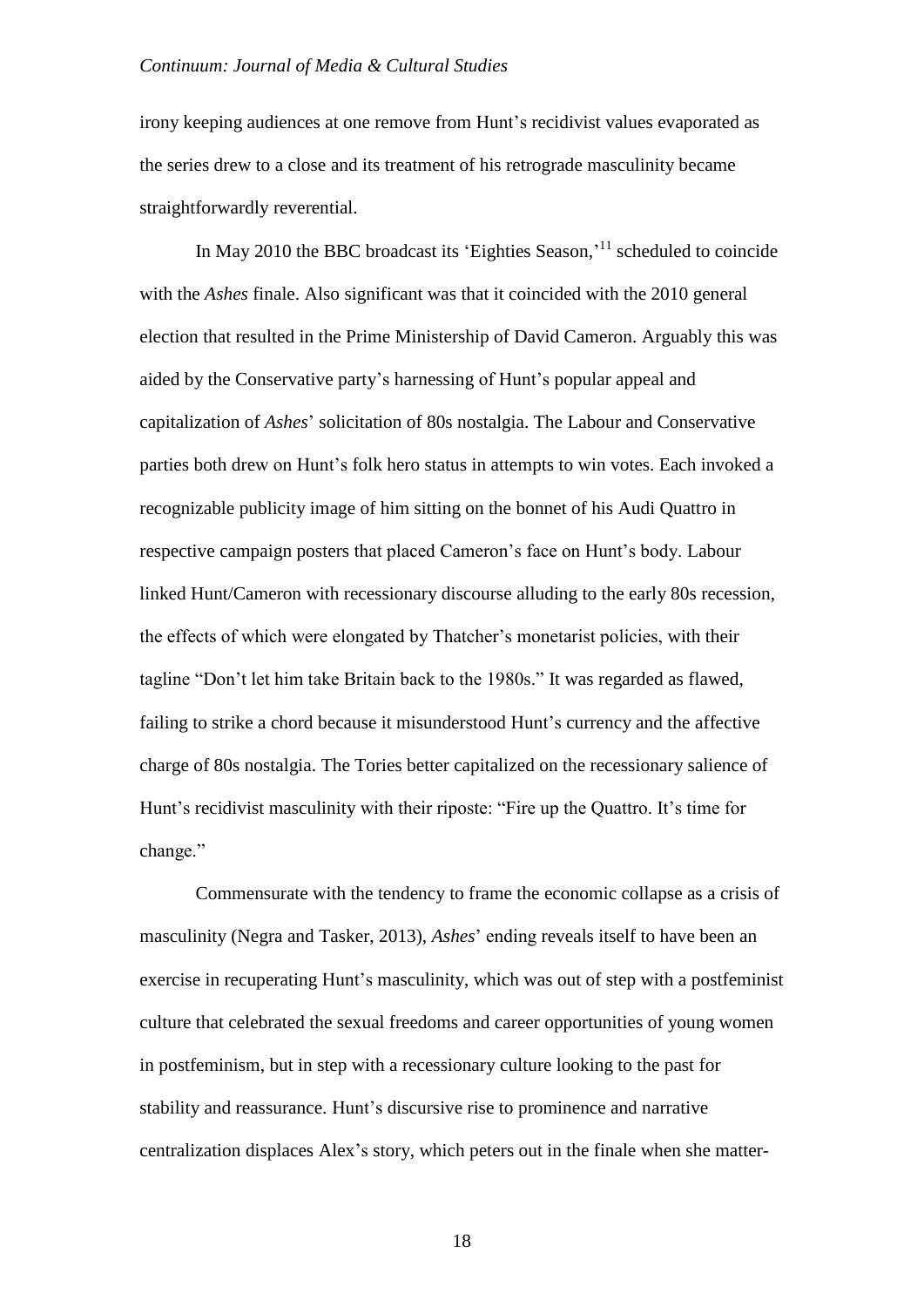of-factly loses her "fight to get home." In light of the reordered cultural priorities of recessionary Britain it no longer matters that Alex's postfeminist dilemmas are resolved or that she corrects her skewed life trajectory. What matters is that audiences are reassured by Hunt and that he is negotiated as a figure of hope for beleaguered Britain. Pharoah lampooned this configuration of Hunt's cultural significance in TV listings magazine *The Radio Times* in a celebratory feature that ran during the broadcast of the final season, prior to the 2010 general election. In 'Gene Hunt's Manifesto for Britain,' Pharoah writes a platform statement in Hunt's voice, riffing on Churchill's famous 'We Shall Never Surrender' speech, making clear the recessionary parallels between contemporary Britain and the series' depicted past and Hunt's symbolic cachet as a figurehead for the recuperability of unreconstructed masculinity in recessionary culture:

> [T]he storm clouds are gathering... Unemployment rising, pensions failing, pointless wars, shamed politicians. It feels just like 1983... our island has been threatened before and has come up trumps. We will fight them in the multi-storey car parks, we will fight them in the sick-spattered streets, we will fight them in the karaoke bars and on our mobile phones. We will never surrender. And one day a hero will step out of a red car… the thin winter sun will shine through the gold liquid of the blended whisky, and some crocodile boots will scrunch on the beach at Dover. Take heart, my friends. The Gene Genie will always be with you. (16)

Throughout its first series *Ashes* closely followed cultural scripts of postfeminism, troping Alex's femininity according to well-worn archetypes. However, contemporaneous with the onset and aftermath of that year's financial crisis and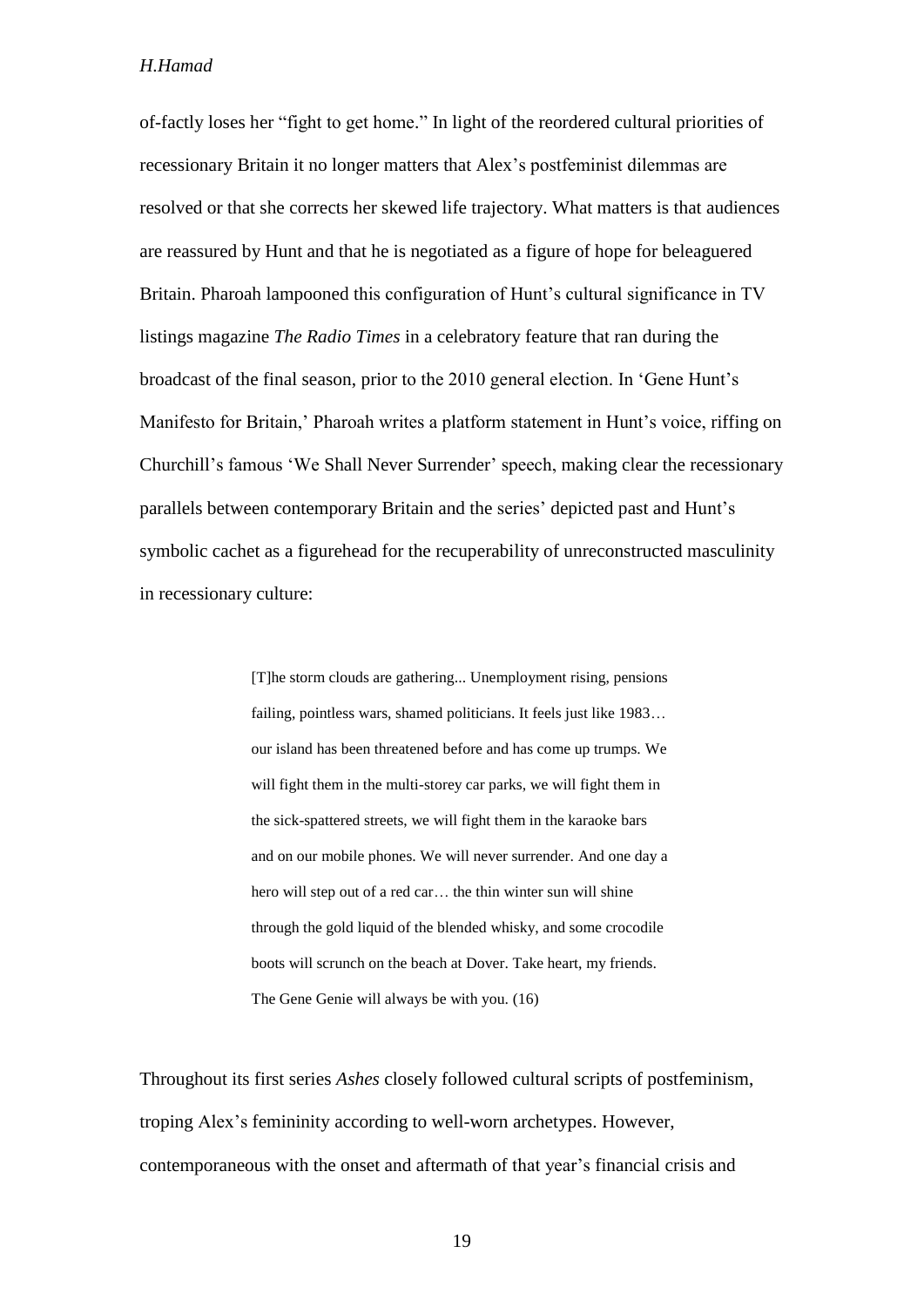ensuing recession the resident gender discourse of *Ashes* changed. These changes manifested as the show accommodated recessionary themes and the reordered priorities of recessionary culture that required tropes of postfeminism more attuned to boom culture to be reconceived. Its trajectory and the postfeminst tropes of its gender discourse thus changed attendant to the onset and revised cultural mores of recessionary Britain. The early 80s setting ensured that *Ashes* was primed to accommodate this shifting terrain given manifest parallels between real world developments of the present and the depicted past. The intense wave of cultural remembering of the 1980s in the 2010s that prompted one popular commentator in the UK to aver that "2011 was the new 1981" (Dee 2011) can thus be separated from earlier activations of such nostalgia due to the striking parallels that cursory comparisons of the two periods reveal, coalescing around key events such as the respective royal weddings, economic crashes, high levels of unemployment, and urban riots. Underpinning all of these things are the respective double-dip recessions that dominate the social, cultural and political discourses of both eras to such a great extent. Since *Ashes*, recessionary media fictions and public sphere commentary have been correspondingly saturated with texts thematizing the 80s, evincing and eliciting nostalgia for the 80s, and drawing discursive parallels between the present and the past. In this way, for example, and in a 2008 representational context that charted the onset of the present day recession *Wall Street: Money Never Sleeps* (2010) effected the heretofore unlikely recuperation of the grossly maligned masculinity of bête noir of 80s excess and greed Gordon Gekko (Michael Douglas), aided in part by heavyhanded appeals to nostalgia for its better loved originary text *Wall Street* (1987) via judicious re-use of iconic tracks from its David Byrne/Brian Eno pop soundtrack. Similarly, the title track of the nostalgic 80s pop pastiche album 'Record Collection'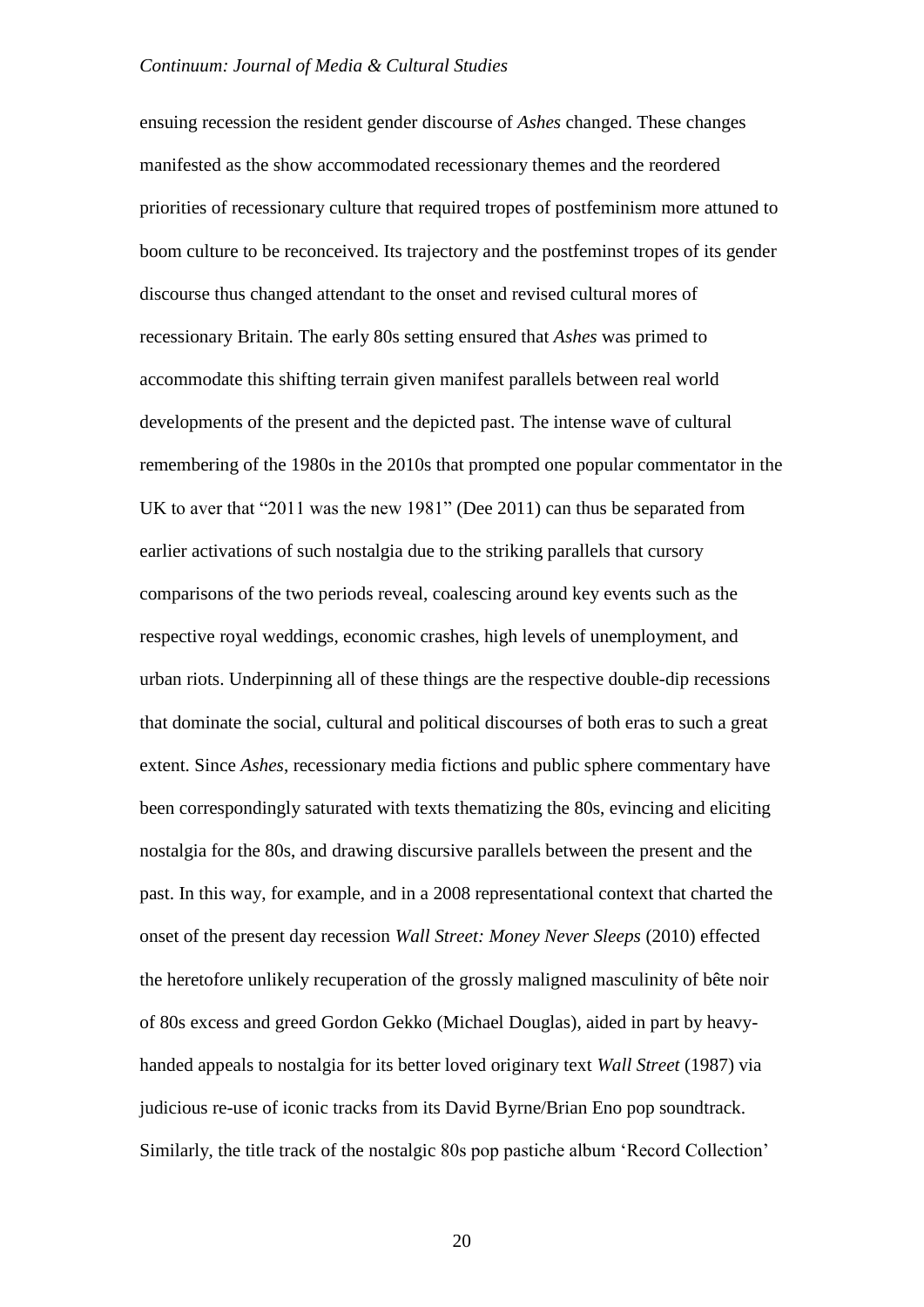by Mark Ronson & The Business Intl. that paid homage to Duran Duran's 1982 album 'Rio' on its cover and featured guest vocals from 80s pop icons Simon Le Bon and Boy George, referenced the monetarism that characterized the decade via the thematically congruent 1983 stockbroker comedy *Trading Places*, as well as *Wall Street* via its name-checking of Charlie Sheen and thematization of the stock market crash of 1987. The track thus inferentially spoke through a nostalgic register to its 2010 present and the attendant global financial crisis into which the record was released. Further consideration of the current penchant for 80s nostalgia could be productively understood in relation to the politics of affect, which could provide a framework for better understanding how nostalgic affect enables the renegotiation of recidivist gender politics, and for which *Ashes* was an early spearhead in postfeminist media culture since the financial crisis.

## **Notes on contributor**

Hannah Hamad is Lecturer in Film Studies at King's College London. She is the author of several articles on postfeminism and contemporary media culture, and the monograph *Postfeminism and Paternity in Contemporary US Film: Framing Fatherhood* (Routledge, forthcoming 2013).

## **References**

Allen, Paddy and Nick Mead. 2012. Britain's economy – the highs and lows. *The Guardian*, April 25, www.guardian.co.uk/business/interactive/2008/oct/22/creditcrunchrecession?intcmp=239 (accessed July 1, 2012).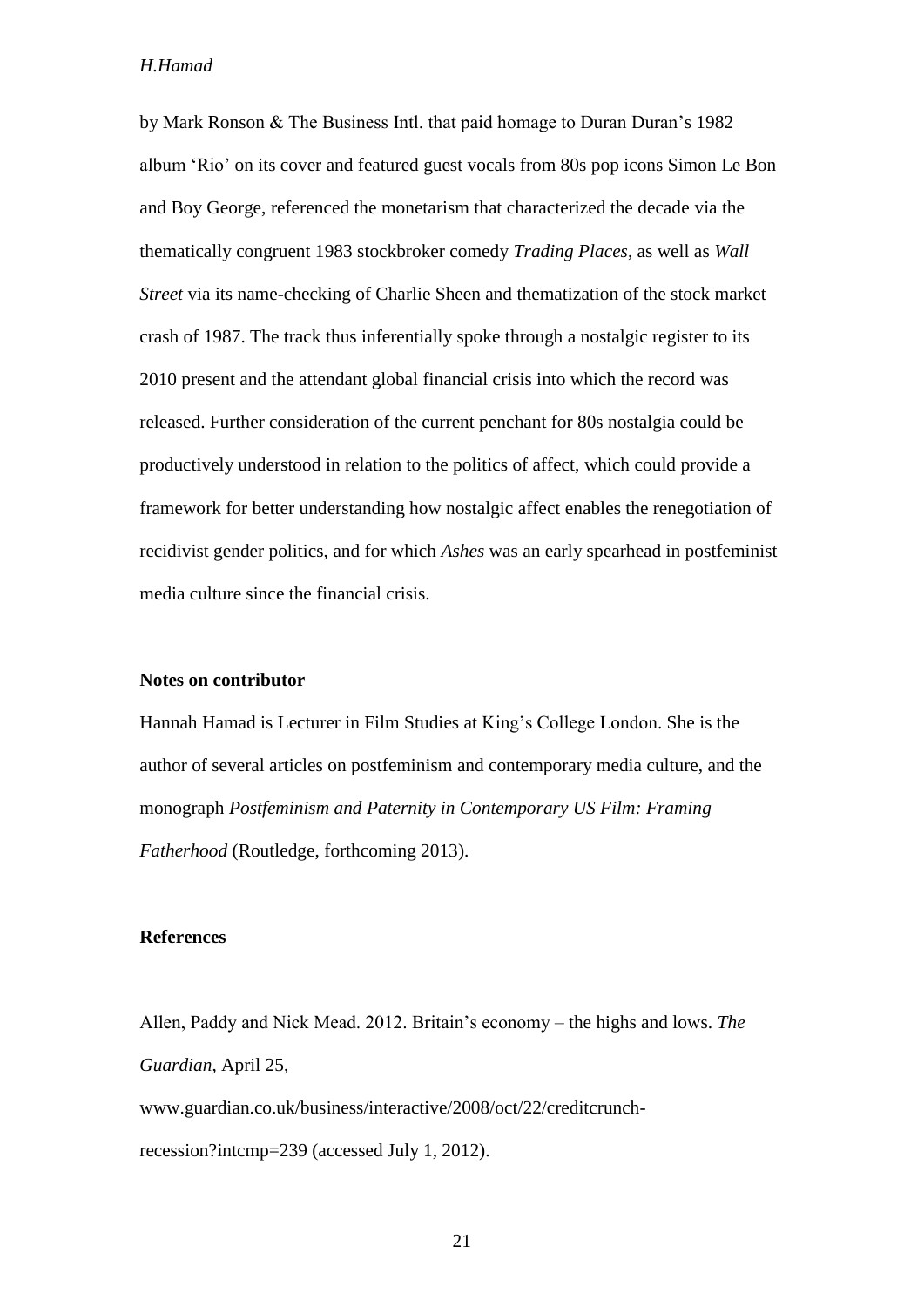Angelo, Megan. 2009. Reinventing TV as viewers reinvent life. *The New York Times*, September 16, www.nytimes.com/2009/09/20/arts/television/20ange.html (accessed February 3, 2011).

*Ashes to ashes: The complete series one*. Contender Home Entertainment, 2008.

*Ashes to ashes: The complete series two*. E1 Entertainment, 2009.

Booth, Paul. 2011. Memories, temporalities, fictions: Temporal displacement in contemporary television. *Television & New Media*. 12, no. 4: 370-388.

Brunsdon, Charlotte. 2012. Television crime series, women police, and fuddy-duddy feminism. *Feminist Media Studies*, DOI: 10.1080/14680777.2011.652143.

Buckman, Adam. 2008. Recession TV. *New York Post*, October 9. www.nypost.com/p/entertainment/tv/item\_oLL6TaM7ic0q8KQGK2xkbl (accessed February 3, 2011).

Chapman, James. 2009. Not 'another bloody cop show': *Life On Mars* and British television drama. *Film International*. 7, no. 2: 6-17.

Dee, Johnny. 2011. Infomania: Fact-checking the year 2011. *The Guardian*, December 24. http://www.guardian.co.uk/culture/graphic/2011/dec/24/infomania-2011 (accessed December 24, 2011).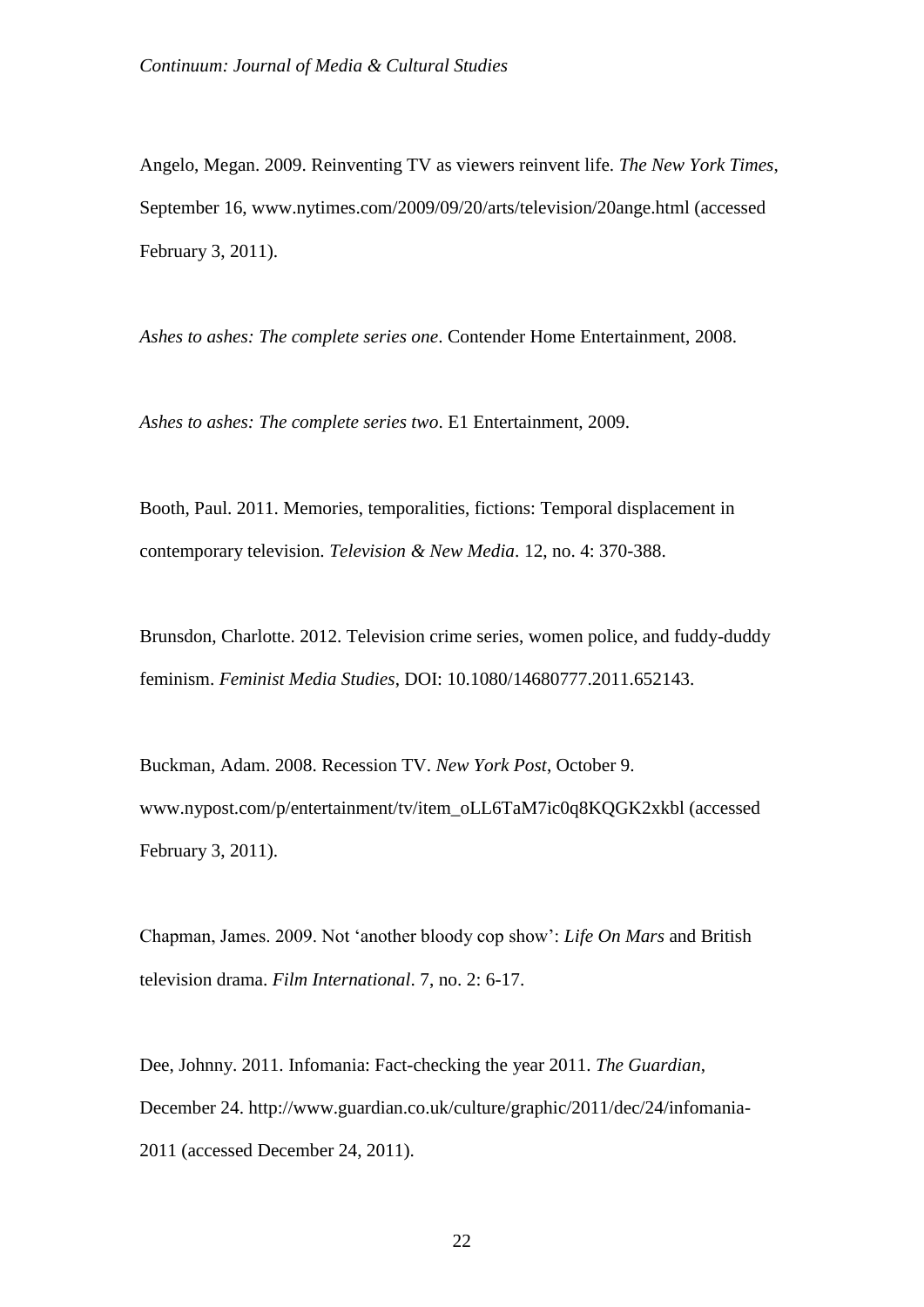Dow, Bonnie J. 2006. The traffic in men and the *Fatal Attraction* of postfeminist masculinity. *Women's Studies in Communication*. 29, no. 1: 113-131.

Gill, Rosalind. 2007. Postfeminist media culture: Elements of a sensibility. *European Journal of Cultural Studies*, 10, no. 2: 147-166.

Gill, Rosalind and Christina Scharff. 2011. Introduction. In *New femininities: Postfeminism, neoliberalism and subjectivity*, ed. Rosalind Gill and Christina Scharff, 1-20. Basingstoke and New York: Palgrave Macmillan.

Hallam, Julia. 2005. *Lynda La Plante*. Manchester: Manchester University Press.

Hollows, Joanne. 2006. Can I go home yet? Feminism, post-feminism and domesticity. In *Feminism in popular culture*, ed. Joanne Hollows and Rachel Moseley, 97-118. Oxford and New York: Berg.

Jermyn, Deborah. 2010. *Prime suspect*. London: BFI.

Lacey, Stephen, and Ruth McElroy, ed. 2012. *Life on Mars: From Manchester to New York*. University of Wales Press.

McRobbie, Angela. 2004. Post-feminism and popular culture. *Feminist Media Studies*. 4, no. 3: 255-264.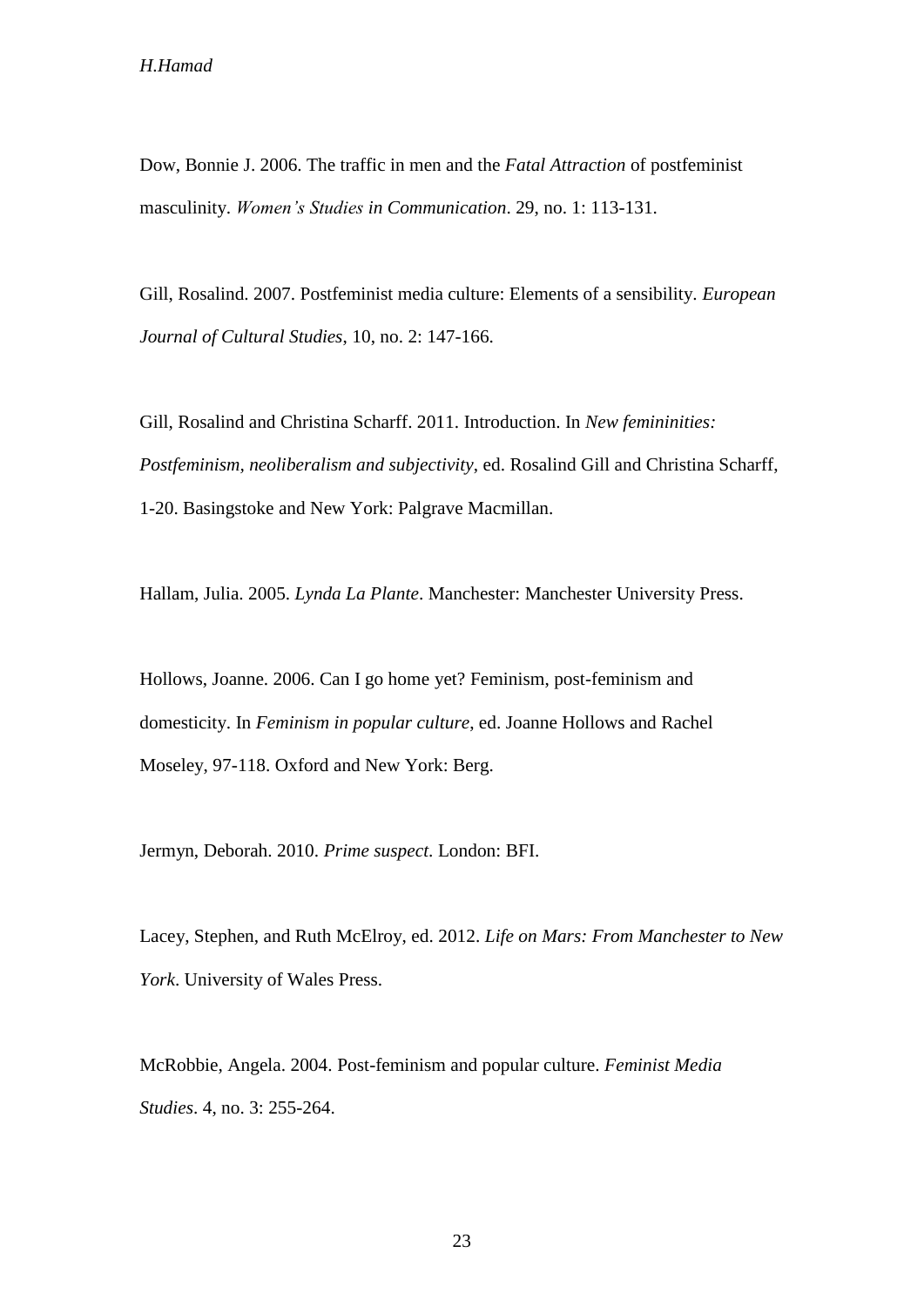Modleski, Tania. 1991. *Feminism without women: Culture and criticism in a "postfeminist" age*. London and New York: Routledge.

Negra, Diane. 2008. Structural integrity, historical reversion, and the post-9/11 chick flick. *Feminist Media Studies*. 8, no. 1: 51-68.

Negra, Diane. 2009. *What a girl wants? Fantasizing the reclamation of self in postfeminism*. London and New York: Routledge.

Negra, Diane and Yvonne Tasker. 2013. Neoliberal frames and genres of inequality: Recession-era chick flicks and male-centred corporate melodrama. *European Journal of Cultural Studies*. DOI: 10.1177/1367549413481880.

Nelson, Robin. 2010. *Life on mars*. In *The essential cult TV reader*, ed. David Lavery, 142-149. Lexington: The University Press of Kentucky.

Pharoah, Ashley. 2010. Gene Hunt's manifesto for Britain. *The Radio Times*, 27 March – 2 April.

Projansky, Sarah. 2001. *Watching rape: Film and television in postfeminist culture*. New York: New York University Press.

Radner, Hilary. 2011. *Neo-feminist cinema: Girly films, chick flicks and consumer culture*. London and New York: Routledge.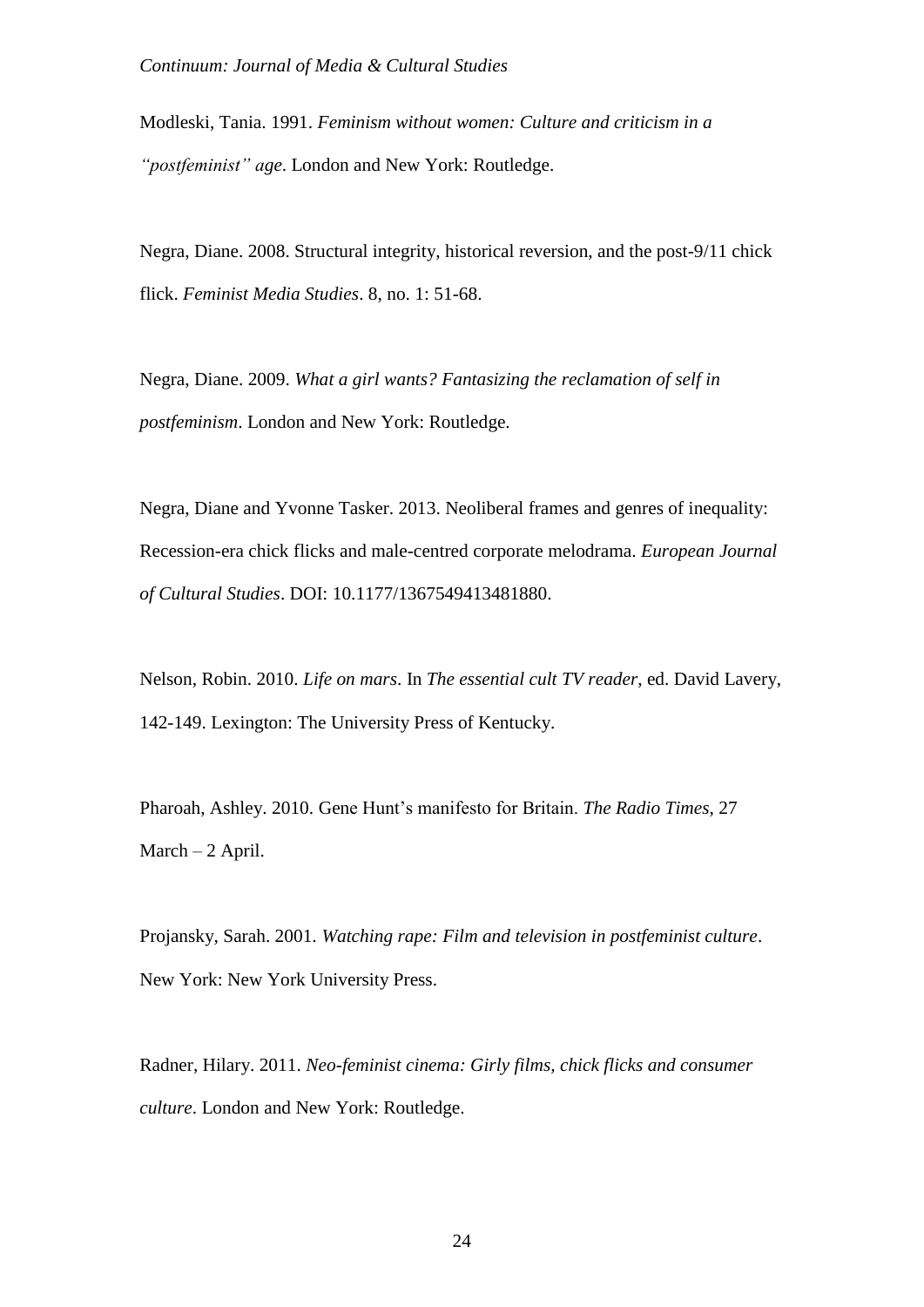Richardson, Kay. 2010. *Television dramatic dialogue: A sociolinguistic study*. Oxford: Oxford University Press.

Tasker, Yvonne and Diane Negra. 2007. Introduction: Feminist politics and postfeminist culture. In *Interrogating postfeminism: Gender and the politics of popular culture*, ed Yvonne Tasker and Diane Negra, 1-25. Durham: Duke University Press.

Tincknell, Estella. 2010. "A sunken dream": Music and the gendering of nostalgia in *Life on mars*. In *Popular music on British television*, ed. Ian Inglis, 161-175. London: Ashgate.

## **Notes**

<sup>&</sup>lt;sup>1.</sup> Broadcasters' Audience Research Board, www.barb.co.uk/report/weekly-top-programmesoverview?

<sup>2.</sup> Kay Richardson (2010) situates *Mars* in relation to the discourse of "quality" so pervasive in television studies, as do contributors to *Life on Mars: From Manchester to New York* (Lacey and McElroy 2012), who discuss the series as "quality TV."

<sup>&</sup>lt;sup>3.</sup> Scholars have differently theorized and conceptualized the relationship between masculinity and postfeminism in popular film and television (Modleski 1991, 5-10, 76-89; Projansky 2001, 84-86; Dow 2006). Notwithstanding the particularities of these various formulations of 'postfeminist masculinity,' they tend to cohere around the notion that attributes formerly perceived as feminine or that disingenuously or superficially present as feminist inhere within and efficaciously inflect masculinities that nonetheless retain their position in the power structure, and thus pose little or no challenge to the gender status quo.

<sup>4.</sup> Protagonist Maggie is a working single mother struggling to balance the competing demands of her professional and domestic spheres. Textual nods to this significant precursor to *Ashes* are in the title